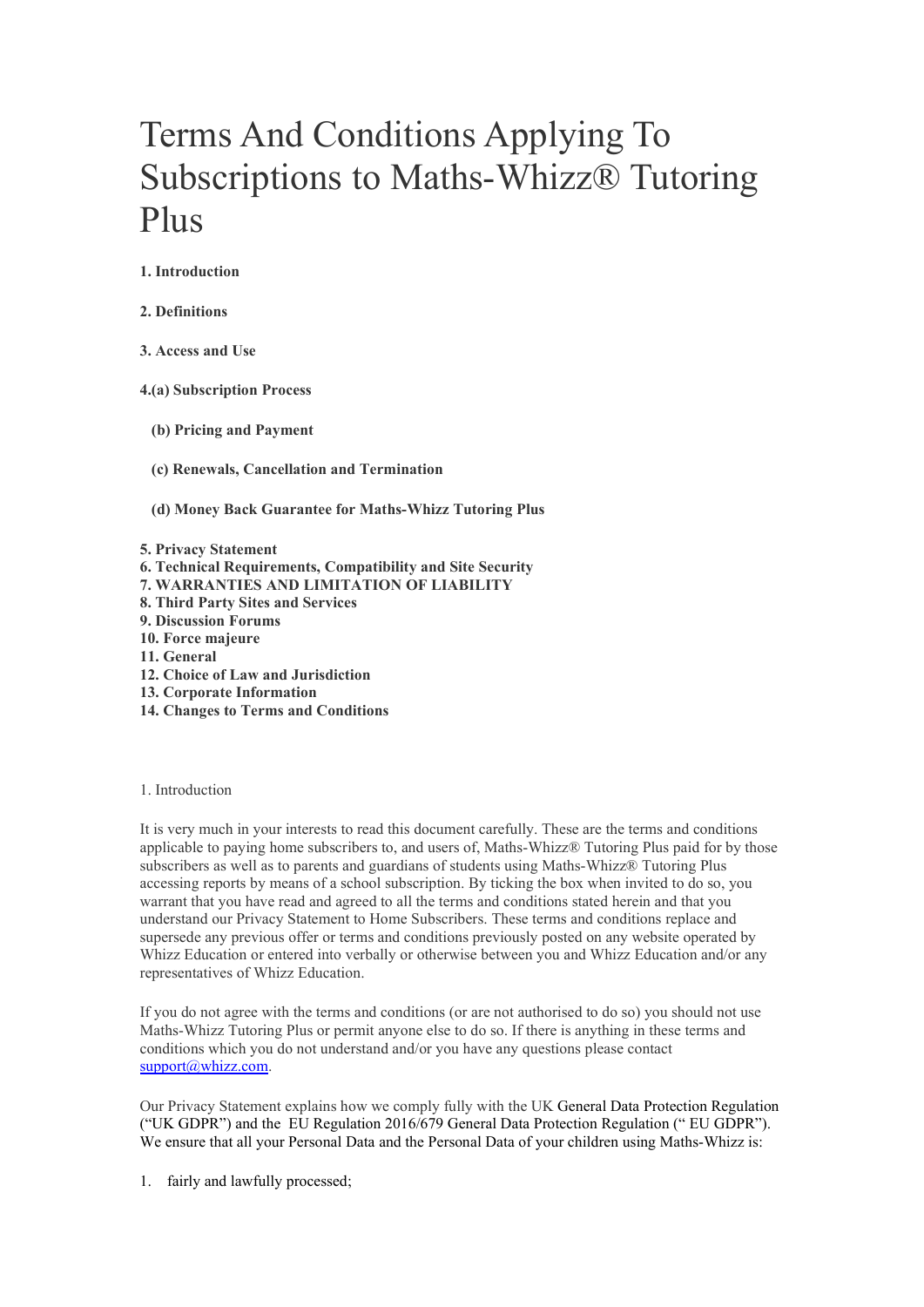- 2. processed for one or more specified and lawful purposes;
- 3. adequate, relevant and not excessive;
- 4. accurate and, where necessary, kept up to date;
- 5. not kept for longer than is necessary;
- 6. processed in accordance with the rights of the data subject;
- 7. protected by an appropriate degree of security;
- 8. not transferred to a country outside the EU without an adequate level of data protection.

These are the key UK GDPR and EU GDPR Data Protection principles.

These terms and conditions were last updated on  $1<sup>st</sup>$  February, 2021 and replace all previous terms and conditions for Maths-Whizz Tutoring and Maths-Whizz Tutoring Plus (previously referred to as Maths-Whizz at Home, Maths-Whizz.com or just Maths-Whizz). We recommend that you print a copy of these terms and conditions and of our Privacy Statement for your records.

From time to time Whizz Education may run competitions, free prize draws, promotions and surveys. These are subject to additional terms and conditions that will be made available at the time they are run.

#### 2. Definitions

In these terms and conditions, the words shown have the following meanings:-

"Whizz Education, we, us our" refers to Whizz Education, the owner and provider of Maths-Whizz Tutoring Plus and the Maths-Whizz Content. See the Corporate Information section 13 below for more details.

"Whizz.com" refers to the website located at www.whizz.com or any website past, present or future operated by Whizz Education as its principal website.

"You, Subscriber" refers to the buyer of Paid For Services who takes out one or more Subscriptions on behalf of one or more Students and/or to the parent or guardian of one or more Students using a school Subscription.

"Student" refers to each individual/student nominated by a Subscriber or by a school to use Maths-Whizz Tutoring Plus and the Maths-Whizz Content.

"Subscription" refers to access to Maths-Whizz Tutoring Plus available to a Student on behalf of whom a payment to subscribe has been made.

"Account" refers to the record maintained by Whizz Education in respect of each Subscriber, the Subscription(s) associated with that Subscriber and the Student(s) nominated by that Subscriber.

"Paid For Services" refers to Subscriptions for which the payment has been any or all of (1) one year in advance (2) monthly in advance or (3) in accordance with any other payment plan, and in all cases whether or not subject to discounts or special terms of any kind.

"Maths-Whizz Tutoring Plus" refers to the online mathematics tutoring service at www.whizz.com access to which can be purchased by means of a Subscription and/or by a school. The Maths-Whizz Tutoring service has been discontinued, and all Subscribers and Students now have access to Maths-Whizz Tutoring Plus.

"Maths-Whizz Content" refers to the lessons, exercises and reports sequenced and personalized for each Student together with the virtual worlds, avatars, virtual shop, rewards, leaderboards and other material available from time to time to Subscribers to Maths-Whizz Tutoring Plus and to Students.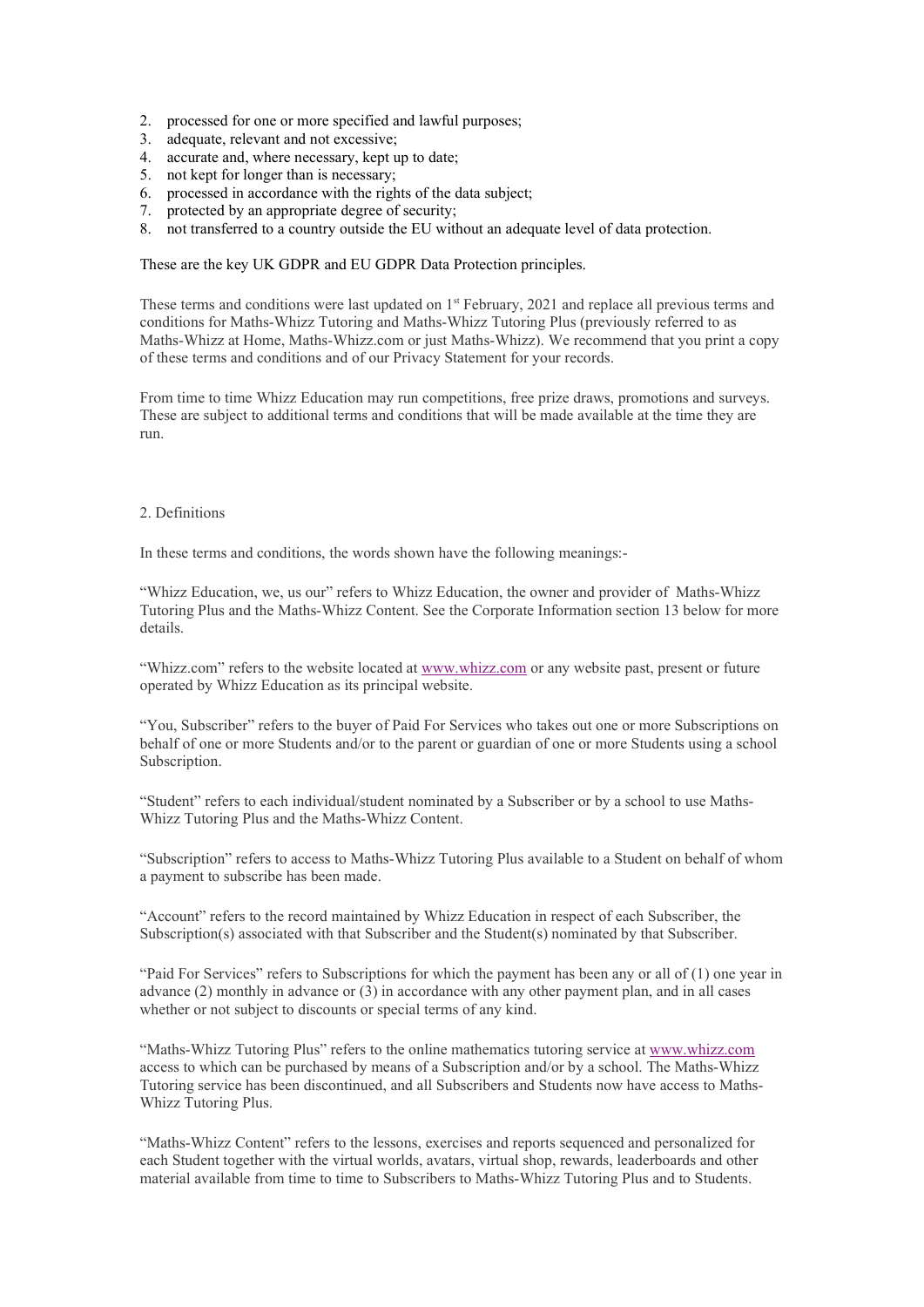# 3. Access and Use

Whizz.com has areas that are accessible to all visitors. Registration at Whizz.com can also provide unlimited access to Maths-Whizz Tutoring Plus (and the full Maths-Whizz Content) for a 7 day free trial period. Maths-Whizz Tutoring Plus (and the full Maths-Whizz Content) are otherwise accessible only to paying Subscribers and to the nominated Student(s) of paying Subscribers, and to school customers and to Students in such schools.

These terms apply to Subscribers to Maths-Whizz Tutoring Plus and to their respective Students and to parents or guardians of one or more Students using a school Subscription both irrespective of the delivery platform you and the Student(s) use - e.g. desktop PC, laptop, iPad, mobile device, tablet, PDA or otherwise - and irrespective of how the Maths-Whizz Content is delivered to you and the Student(s) - e.g. via web browser, WAP browser, email, SMS or otherwise. By accessing Maths-Whizz Tutoring Plus and by facilitating access to Maths-Whizz Content by your Student(s) you are agreeing that these terms and conditions are binding on you and your nominated Student(s).

Provided that the essence of Maths-Whizz Tutoring Plus as an online mathematics tutoring service is maintained, Whizz Education may change, alter or withdraw any part of the service and of the Maths-Whizz Content at any time (with or without notice to you). Whizz Education may also change these terms and conditions. Whizz Education will publish details of any changes to the terms and conditions in Section 14 below. You should regularly check Section 14 of these terms and conditions to see if any changes have been made since by using Maths-Whizz Tutoring Plus or permitting your Student(s) to do so after we have posted the changes, you are agreeing to be bound by them. If you do not agree to the changes you should cease using Maths-Whizz Tutoring Plus, procure that the Student(s) cease(s) to do so and you may cancel your Subscription(s) to any Paid For Services in accordance with your rights set out in Section 4.

Permitted Use: All Maths-Whizz Content belongs to Whizz Education or its licensors. Whizz Education or its licensors own all Intellectual Property Rights in the Maths-Whizz Content and any selection or arrangement of the Maths-Whizz Content. By "Intellectual Property Rights", we mean all copyright (including, without limitation, copyright in computer code, software, animations, artwork, audio-visual effects, characters, concepts, drawings, diagrams, methods of operation, and sounds), moral rights, related rights, patents, domain names, trade marks, trade names, service marks, rights in designs, database rights, know-how, and all other similar industrial or intellectual property rights (whether or not registered or capable of registration) and any applications for such rights or extensions of such rights as may now or in the future exist anywhere in the world.

You and your nominated Student(s) may for your personal, non-commercial use:

- retrieve and display Maths-Whizz Content on any compatible device;
- print copies of printable items; and
- store such printable items in electronic form on disk or on a mobile device (but not on any server or other storage device connected to a network other than your home network).

Restrictions on Use: You and your nominated Student(s) may not use Maths-Whizz Tutoring Plus for any unlawful purpose. Except as expressly set out above, you may not copy, reproduce, publish, broadcast, transmit, modify, adapt, create derivative works of, store, archive, publicly display or in any way commercially exploit any of the Maths-Whizz Content. Without limitation, you may not do any of the following without prior written permission from Whizz Education (and neither may you allow a third party to do any of the same):

- redistribute any of the Maths-Whizz Content (including by using it as part of any syndication, content aggregation, library, archive or similar service); or
- remove the copyright or trade mark notice from any copies of Maths-Whizz Content made under these terms and conditions; or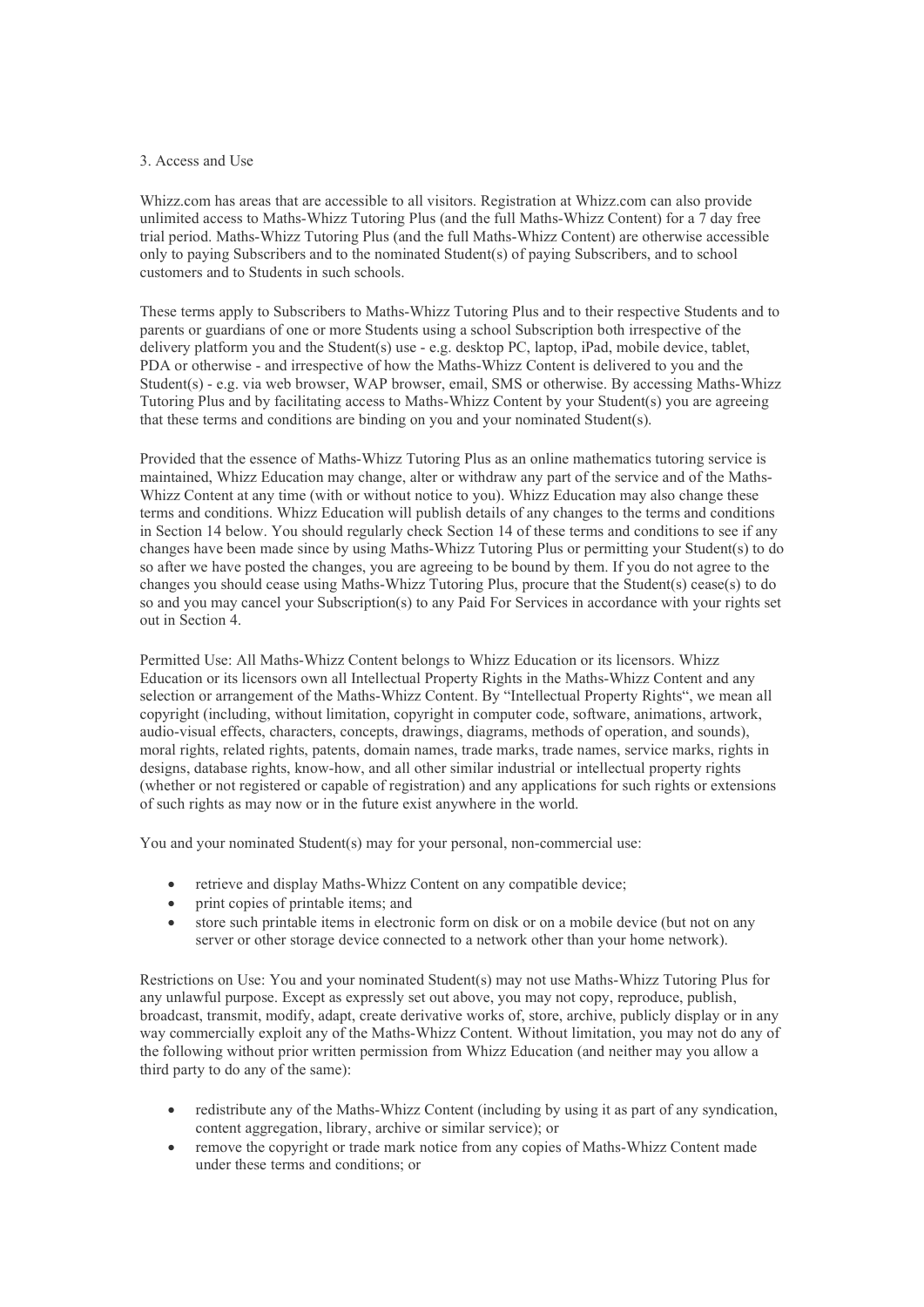- create a database in electronic or structured manual form by systematically and/or regularly downloading/printing and storing all or any of the Maths-Whizz Content; or
- deep link to, frame, spider, harvest or scrape the Maths-Whizz Content or otherwise access the Maths-Whizz Content for similar purposes; or
- use any machine, electronic, web based or similar device to read or extract the Maths-Whizz Content by automated or machine based means (as opposed to using your own eyes).

You acknowledge that "Whizz Education", "Maths-Whizz" and the Whizz logo are registered trade marks owned by Whizz Education and that you undertake not to use any of them in any way without prior written permission from Whizz Education.

Linking: If you would like to link to Whizz.com, please first contact dpo@whizz.com. In brief, a site or service that links to Whizz.com:

- may display a Whizz logo (subject to our display guidelines) but must not otherwise use any Whizz Education trade marks without permission from Whizz Education;
- may not remove, distort or otherwise alter the size or appearance of the logo;
- must not in any way imply that Whizz Education is endorsing it or its products or services unless otherwise agreed in writing by Whizz Education;
- must not misrepresent its relationship with Whizz Education or present false information about Whizz Education;
- must not be a site or service that infringes any intellectual property or other right of any person or that otherwise does not comply with all relevant laws and regulations;
- must not be a site or service that contains content that could be construed as distasteful, offensive or only suitable for visitors over the age of 18 or that might in any way be detrimental to the best interests of Whizz Education.

Whizz Education expressly reserves the right to require that any link in breach of these terms and conditions be removed and to take whatever other action it deems appropriate.

PLEASE NOTE THAT IN ADDITION AND WITHOUT PREJUDICE TO OUR RIGHTS AT LAW TO RESTRICT THE TYPES OF USE REFERRED TO ABOVE, THESE RESTRICTIONS ARE ALSO CONTRACTUAL IN NATURE AND BIND ALL STUDENTS USING MATHS-WHIZZ TUTORING PLUS.

4. Subscription Process; Pricing and Payment; Renewals,

Cancellation and Termination; Money Back Guarantee

#### (a) Subscription Process- provision of registration information, Subscriber and Student IDs

To become a paying Subscriber, you must provide Whizz Education with accurate, complete registration information and it is your responsibility to update and maintain changes to that information as and when necessary on the applicable Account page accessible to a Subscriber. Whizz Education is entitled to rely on any information you provide to us for the purpose of creating and maintaining your Account.

As part of the process of becoming a paying Subscriber, you will choose a user name (your email address) and password allowing you access to your Account ("Subscriber ID"). On payment of the appropriate price for one or more Subscriptions, each paying Subscriber may nominate one or more Students. Each Student you have nominated will be allocated a unique Student name and will be able to choose their unique password ("Student ID"). Whizz Education does not permit any other person than the nominated Student sharing the Student ID registered for that Student or access through a single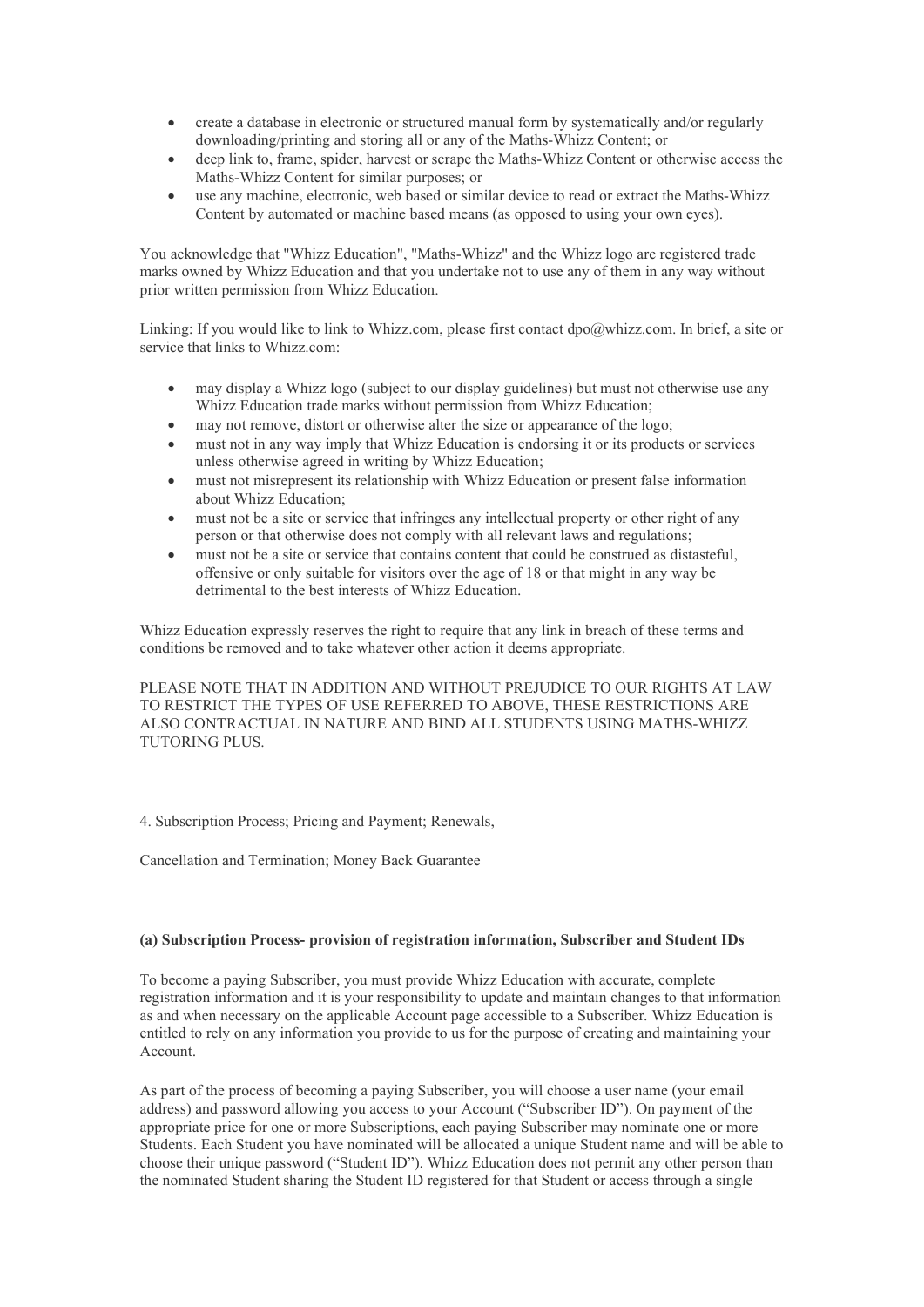Student ID being made available to multiple Students on a network. Please note that Whizz Education may cancel or suspend your and your nominated Student(s)' access to Maths-Whizz Tutoring Plus immediately in the event of shared use of a Student ID without further obligation to you.

You are responsible for all use of Maths-Whizz Tutoring Plus made by you, your nominated Student(s) or anyone else using your Subscriber ID and for preventing unauthorised use of your Subscriber ID and the Student IDs of your nominated Student(s). If you believe there has been any breach of security such as the disclosure, theft or unauthorised use of your Subscriber ID or any payment information, you must notify Whizz Education immediately by e-mailing support@whizz.com.

We recommend that you and your nominated Student (s) do not select an obvious password (such as your name), and that you change passwords regularly.

If you provide Whizz Education with an email address that will result in any messages Whizz Education may send you being sent to you via a network or device operated or owned by a third party (e.g. your employer or school) then you warrant that you are entitled to receive those messages. You also agree that Whizz Education may refrain from sending messages to you without notifying you, even if you have subscribed to receive them, if we receive a request from a third party to stop sending messages to you.

# (b)Pricing and Payment

A Subscription may be either monthly or annual, in each case with payment being made in advance.

The prices of monthly and annual Subscriptions to Maths-Whizz Tutoring Plus are the amounts per Student paid monthly or annually in the currency shown on the relevant Subscription and Buy pages of Whizz.com.

All prices are subject to reduction at Whizz Education's discretion by referral or other discounts.

Whizz Education reserves the right, acting reasonably at all times, to vary the Paid For Services, including the timing of payments by Subscribers for all forms of Subscription, and does not guarantee that Paid For Services will remain paid for or that a free-of-charge service will remain free-of-charge. Should Whizz Education improve the Paid for Services, Whizz Education also reserves the right to charge additionally for such improved services. Eligibility for any discounts is ascertained at the time you subscribe and cannot be changed during the term of your Subscription. Your Internet Service Provider and/or telephone operator may also charge you for time spent accessing Maths-Whizz Tutoring in the same way you pay for telephone calls.

Unless otherwise indicated, all subscription prices include any applicable Value Added Tax or sales tax. No refund of tax will be made in the event that such tax is not applicable for whatever reason. Whizz Education reserves the right to change its prices in the event of changes in the rates of applicable Value Added Tax and sales tax.

You agree to pay any subscription fees at the rates in effect when the charges are incurred and payment is due. You must provide us with complete and accurate payment information. Payment will usually be by either credit, debit card or direct debit. In limited circumstances Whizz Education will also accept payment by cheque or by standing order to a bank. By submitting your credit card, debit card and/or bank sort code and account details to Whizz Education or to a third party acting on behalf of Whizz Education you warrant that you are entitled to purchase the Paid For Services using those payment details. In the case of unauthorised payments Whizz Education reserves the right to suspend or terminate your access to the Paid For Services. If we do not receive any payment which is due, or a payment authorisation or any authorisation is subsequently cancelled, we may immediately terminate or suspend your access to any Paid For Services.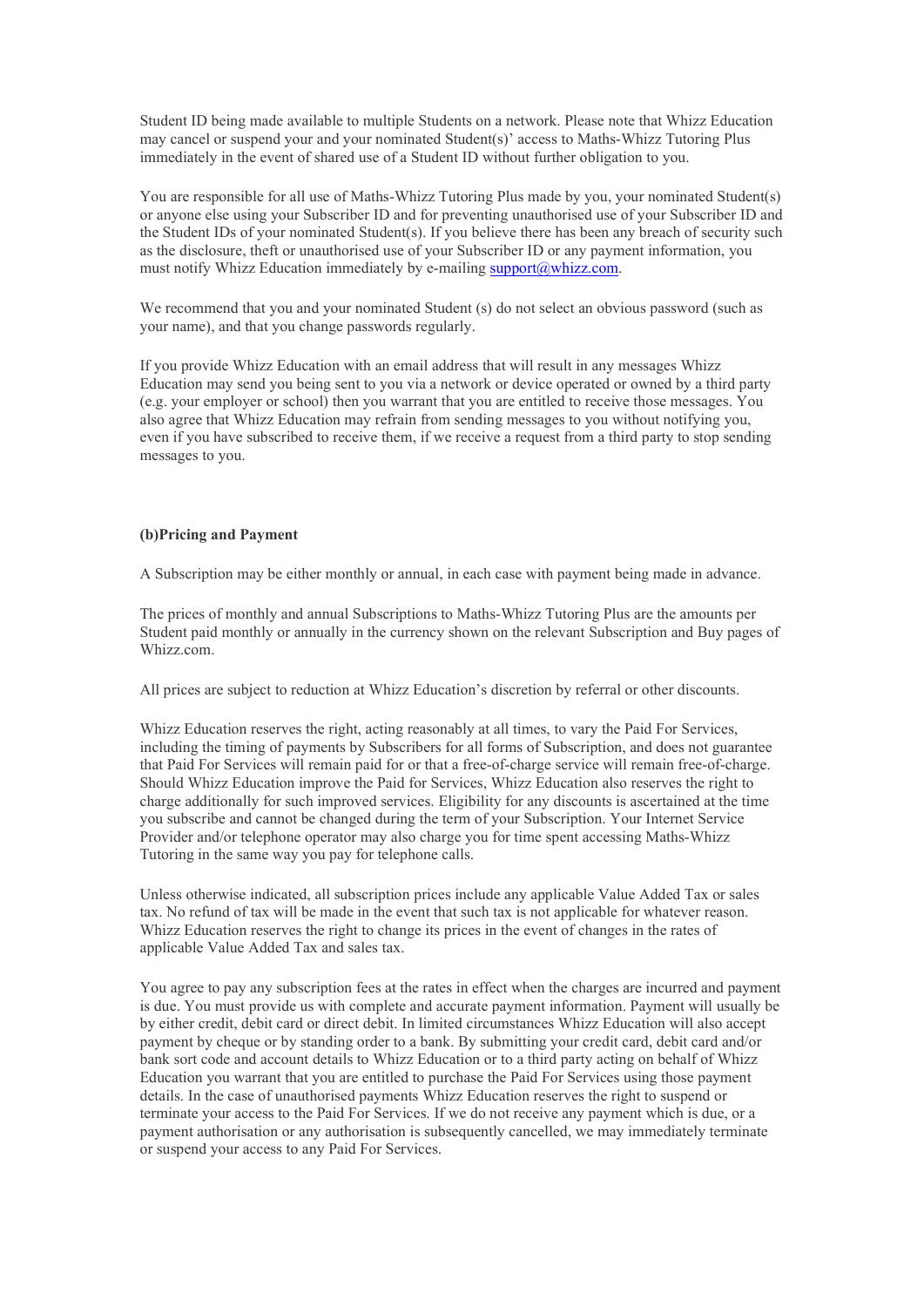In addition to to the subscription fee you are charged, certain banks and credit card issuers will charge a foreign transaction fee on transactions which take place abroad or in a foreign currency. The majority of payments for subscriptions we take by card are processed in the United Kingdom so please check with your bank or credit card issuer to find out if such charges will be applied to you; Whizz Education is not responsible for any such charges.

Whizz Education will try to process your Subscription(s) promptly but does not guarantee that the Paid For Services will be available to you or your Student(s) by any specified time. In the case of payment by credit card, debit card and/or direct debit, a contract with you for receipt of the Paid For Services will come into effect when you have accepted these terms and conditions, entered your payment details, and received an automated email from Whizz Education confirming your Subscription(s). In the limited circumstances where payment has been made by cheque, standing order, via an arrangement with your Student's school or otherwise, a contract will come into effect when you register and nominate Student(s) on Whizz.com, enter an activation key for each Student supplied to you by email or when you provided the standing order, accept these terms and conditions, and are sent the automated email confirmation confirming your Subscription(s). Thereafter, in all cases, the Student(s) nominated by you will be given access to Maths-Whizz Tutoring Plus depending on the Subscription for which you have paid as soon as the registration process for the Student(s) is complete.

Account and Subscription creation is subject to the receipt of appropriate payment and the provision of a genuine email address at which you can receive emails. If the email address you supply is false, inaccurately spelt, or inactive Whizz Education will be unable to activate your Account and Subscription(s) and a delay will follow while the situation is rectified, for which Whizz Education accepts no responsibility.

Your Account will remain active from the point at which you receive an email confirmation from Whizz Education to the point at which (all of) your Subscription(s) expire(s) or is/are cancelled in accordance with any of the provisions detailed above or below.

While any of your Maths-Whizz Tutoring Plus Subscription(s) are current, your nominated Student(s) will be granted unrestricted access to Maths-Whizz Tutoring Plus (see Whizz.com for our recommendation that Students should use Maths-Whizz Tutoring Plus for two or three weekly sessions totalling 45-60 minutes and the conditions below of the Money Back Guarantee applicable only to Subscriptions for Maths-Whizz Tutoring Plus beginning after 1st March, 2019 requiring at least 52 hours of exercise work in Tutor Mode in 1 year) . While every effort will always be made to ensure that the site is available at all times there may be occasions when, due to repair, maintenance or improvement of Maths-Whizz Content, and/or unforeseen technical difficulties affecting the server, the Internet in general, or other equipment and/or some other emergency, Whizz.com may be unavailable. Whizz Education makes no representation that the site will be available at all times and accepts no liability for any temporary unavailability, for which no refunds will be made.

# (c) Renewals, Cancellation and Termination

Renewals: The Subscription of any Subscriber who has chosen to pay monthly will continue until you tell us that you no longer wish to receive it in which case you will stop paying the monthly amounts. We will notify you at least 14 days in advance of any changes to the price of your Subscription that would apply upon the next monthly renewal. Please see the Cancelling section below for details of how to cancel your monthly Subscription. All Subscribers who have chosen to pay annually will be contacted by our Customer Services team by email at least four weeks before the anniversary of the current Subscription with information concerning the price of renewal of the Subscription for another year. Unless an annual Subscriber notifies us before the end of an annual Subscription that the Subscription is no longer required, it will be renewed for another year. We will charge the renewal price using the same card or other payment method that the Subscriber previously used. Access to Maths-Whizz Tutoring Plus will only remain continuous if the renewal subscription fee is received prior to the anniversary date of the current Subscription.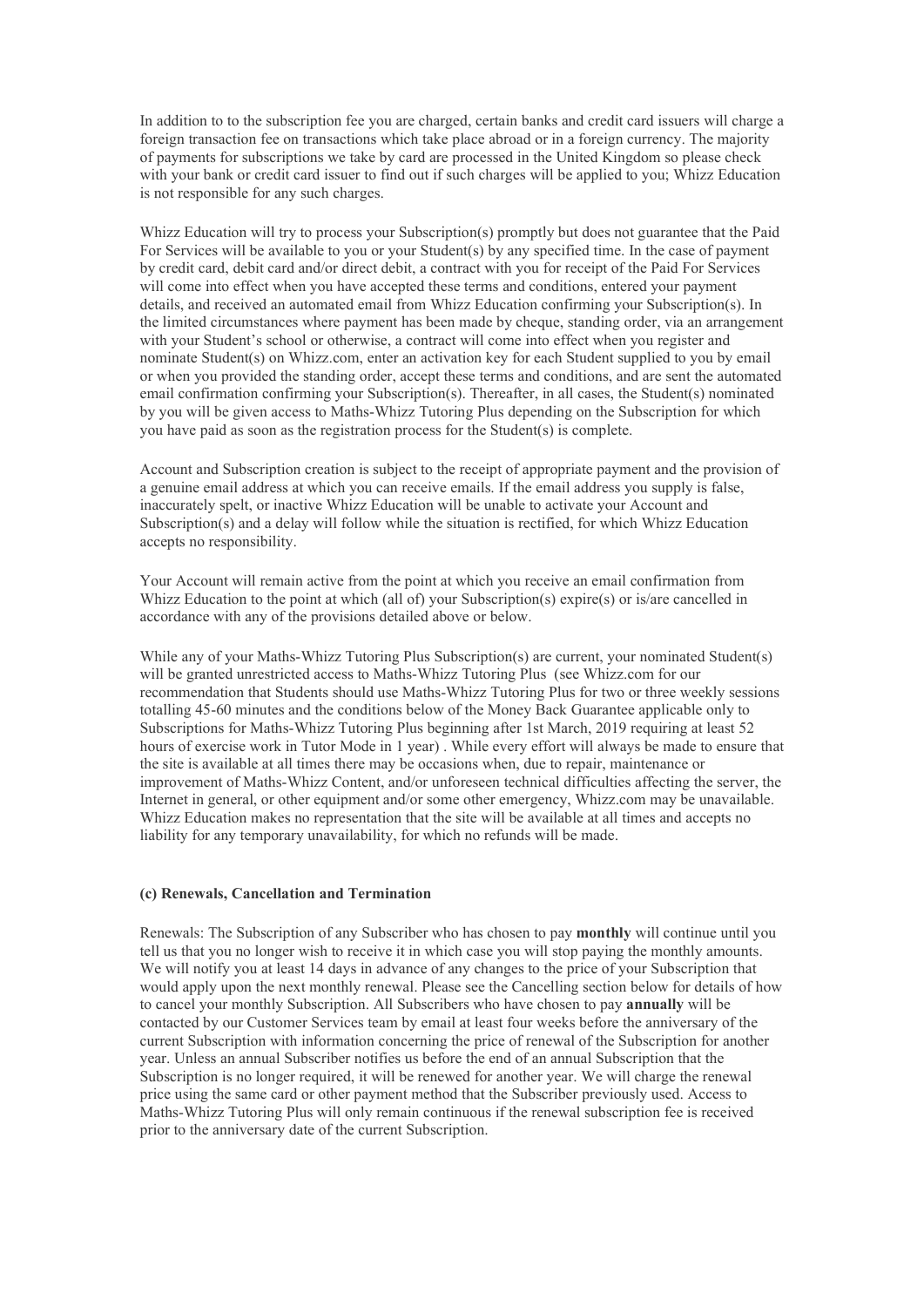Cancelling or Changing your Maths-Whizz Subscription: When you first subscribe you agree that we may start your Subscription and make the Maths-Whizz Tutoring Plus service available to you and your Student immediately upon our accepting your payment. You thereby acknowledge that your right to cancel the subscription under regulation 29(1) of the United Kingdom Consumer Contracts (Information, Cancellation and Additional Charges) Regulations 2013 is lost. We nevertheless agree that you will remain entitled to cancel your Subscription within the first fourteen days of making your Subscription without giving any reason. You may cancel your Subscription during this period by following the instructions "How do I cancel my subscription" available in the Parents FAQs at www.whizz.com. In the event that you do cancel your Subscription within the first fourteen days, we will refund any payment we have received from you in full if you and/or your Student have not used Maths-Whizz Tutoring Plus. However, you acknowledge that if you cancel your Subscription but you and/or your Student have used Maths-Whizz Tutoring Plus within the first fourteen days, we will refund any payment we have received from you only after deducting £10 (or AED 50, NZ\$15, or KES 1,250 if you have paid in any of these currencies) and, if your payment was less than the aforesaid amounts, there will be no refund at all. Following the expiry of fourteen days, you do not have any right to a refund in respect of any payment you have made for your Subscription or any part of it. You may, however, notify us at any time with a clear statement that you wish to cancel your future payment obligations for a Subscription (such notice to take effect at the end of the current subscription period provided it has been submitted at least 24 hours before any new payment is due). To notify us of your desire to cancel, you must follow the instructions "How do I cancel my subscription" available in the Parents FAQs at www.whizz.com at least 24 hours before any new payment is due. Lastly, you may change a Subscription, from monthly in advance to one year in advance, online by following the instructions on the website. If you change the payment basis for a Subscription the terms and conditions then applicable to new Subscriptions will apply to such Subscription.

Subscription Payment Dispute: If you dispute with your bank or your credit card company a payment which you have already made and as a result of which we have in good faith provided Paid for Services and access to our site beyond the initial fourteen day cancellation period, you will remain liable to us for such payment and, in addition, a charge per disputed payment of £10, AED50, NZ\$15 or KES 1,250, depending on the currency of your payment. You will be billed for these amounts until payment is received by us in full, and interest may be applied. In the case of persistent non-payment your debt may be passed on to a third-party debt collection agency. This may affect your credit rating, and could result in legal action being taken against you.

Account and Subscription Misuse: Whizz Education reserves the right without prior warning to close any Accounts and to terminate Subscriptions being used for any other purpose than for the provision of educational services to the Student(s) nominated by the individual Subscriber. Possible forms of misuse include, but are not restricted to the following: (i) Data theft - information provided is for the benefit of the Student(s) nominated by the individual Subscriber only, and must not be shared, published, or otherwise disseminated in any way; (ii) password-sharing and multiple use - the sharing of login details is strictly prohibited. Access by any person other than the nominated Student either concurrently or at a different time may result in Account closure; (iii) the initial Student assessment being undertaken by a person (s) other than the Student and/or deliberate prolongation of exercise times to secure entitlement to the Money Back Guarantee applicable to Maths-Whizz Tutoring Plus; (iv) incorrect information - if the information you provide about yourself or your nominated Students is false or incorrect you may be denied access to your Account or your Account may be closed. This applies in particular to the sign up process where the use of a false or inaccurate email address will render you unable to activate your Account, for which we accept no responsibility and for which no refunds will be issued. No refunds will be given for, and the Money Back Guarantee will, under no circumstances, apply to, any Accounts closed due to Student assessment(s) being undertaken by person(s) other than the Student(s) and/or other forms of misuse.

Other Termination Circumstances: Whizz Education also reserves the right to close any Account and/or to terminate any Subscription and/or to suspend the availability of Maths-Whizz Tutoring Plus immediately and without notice if (i) bankruptcy or other insolvency proceedings are brought against the Subscriber, (ii) you are unable to pay your debts as they fall due, fail to make payments which become due, or you cancel your direct debit or continuous payment authority preventing Whizz Education or a third party on our behalf from collecting payment as it becomes due, (iii) you are no longer able lawfully to access Maths-Whizz Tutoring Plus, or (iv) Whizz Education can no longer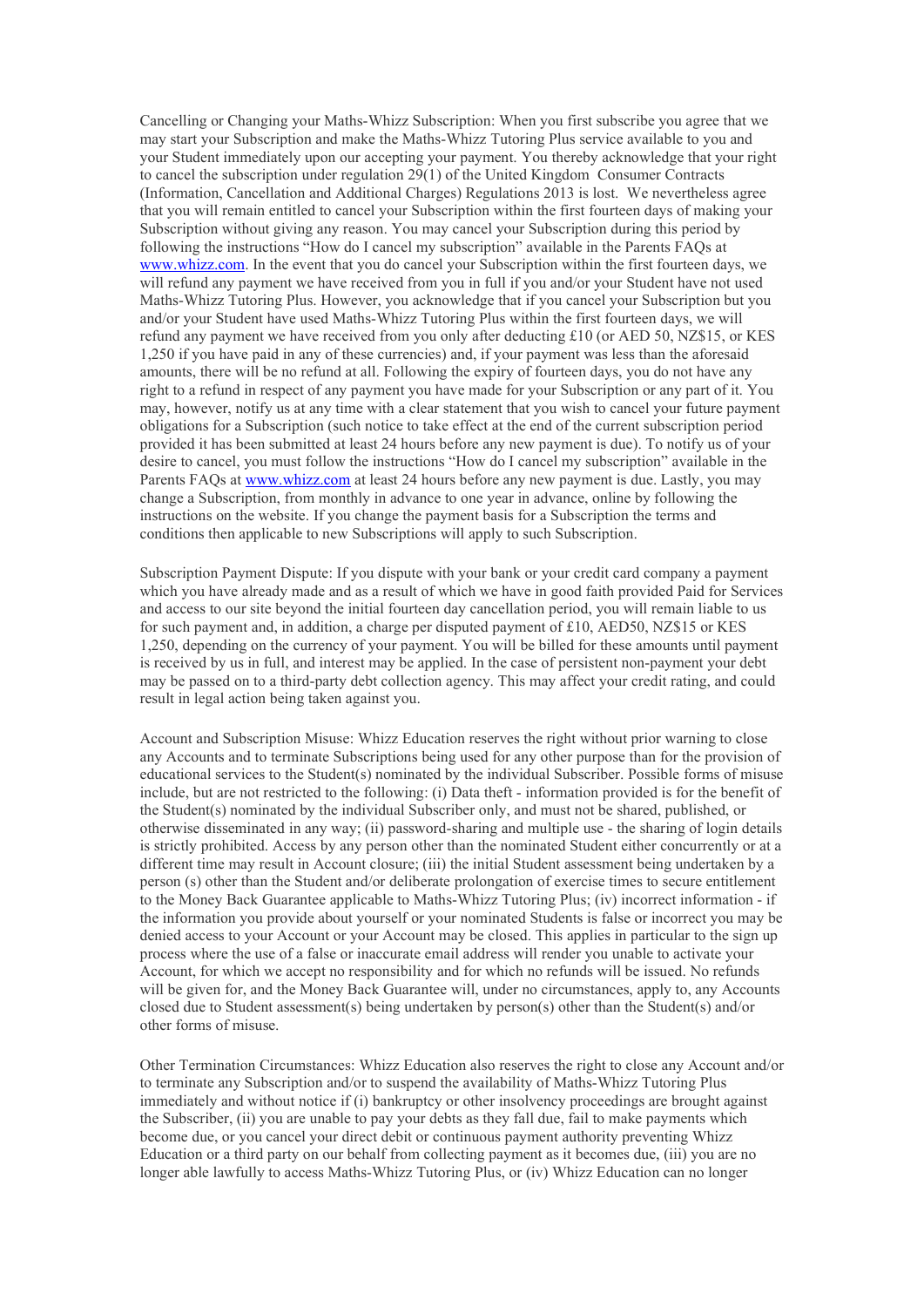provide Maths-Whizz Tutoring Plus or provide the Paid-for Services in a manner which we deem appropriate. In the event that an Account is closed for whatever reason any information which is stored about the Subscriber and /or any nominated Student(s) on our servers will be deleted.

# (d) Money Back Guarantee applicable to Maths-Whizz Tutoring Plus

If all of the following conditions are satisfied, namely

- 1. a period of 1 year has elapsed since you paid an annual Subscription or, if you are initially a monthly Subscriber, since you paid the first monthly Subscription; and
- 2. for an initial monthly Subscriber, either 12 monthly payments for Maths-Whizz Tutoring Plus have been made or a lesser number of monthly payments for Maths-Whizz Tutoring Plus plus an annual Subscription for Maths-Whizz Tutoring Plus (if you decide to convert your monthly Subscription to an annual) ; and
- 3. the usage report about your Student shows that he or she has spent at least 52 hours in Tutor Mode on Maths-Whizz Tutoring Plus exercises within the one year period since the Subscription began (equivalent to 60 minutes per week); and
- 4. having completed the initial Maths-Whizz Tutoring Plus assessment without assistance, your Student's average maths age has not improved by 1 year or more from the average maths age at his/her initial Maths-Whizz Tutoring Plus assessment as recorded in your student's progress Report; and
- 5. you contact us by email to request your money back within 15 days of the end of the one year period since the Subscription began,

then we will refund the whole of the Subscription(s) you have paid for the period of 1 year in respect of the Student who has improved by less than 1 year (pro rating any annual Subscription paid in conversion of a monthly Subscription within the 1 year period so that the amount of it refunded corresponds to the number of months which have elapsed between payment of the annual Subscription and the end of the 1 year period).

#### 5. Privacy Statements

Whizz Education takes the privacy of its Subscribers and Students seriously, and is especially conscious of the need to protect all information concerning children using Maths-Whizz Tutoring Plus. We are committed to safeguarding the privacy of our Subscribers and Students while providing a personalised and valuable service. Our Privacy Statements to Home Subscribers, to parents and guardians of Students using a school Subscription and to Maths-Whizz Students found here explain the Personal Data we have about you and your Students, the legal basis and purpose for our holding and processing this data, what we do and do not do with the data, how we protect it, how long we keep the data, your rights with respect to the data and how you may complain if you believe we have mishandled your data. These statements are in compliance with the UK GDPR.

Whizz Education's complete Data Protection Policy can be found at the end of these Terms and Conditions.

#### 6. Technical Requirements, Compatibility and Site Security

Maths-Whizz Tutoring Plus is best viewed using a Windows or MacOS desktop or laptop, or a modern iPad or Android-based tablet with a screen size of at least 7.9", running the most recent version of Chrome, Safari, Firefox or Edge. Older browser versions may work but Students could have a degraded experience. Your device must have a WebGL-enabled graphics card and at least 2GB of RAM. Any payment information you send to us over the Internet is encrypted using 2048-bit TLS technology. TLS (Transport Layer Security) is currently the preferred method to securely transfer sensitive data over the Internet.

# 7. WARRANTIES AND LIMITATION OF LIABILITY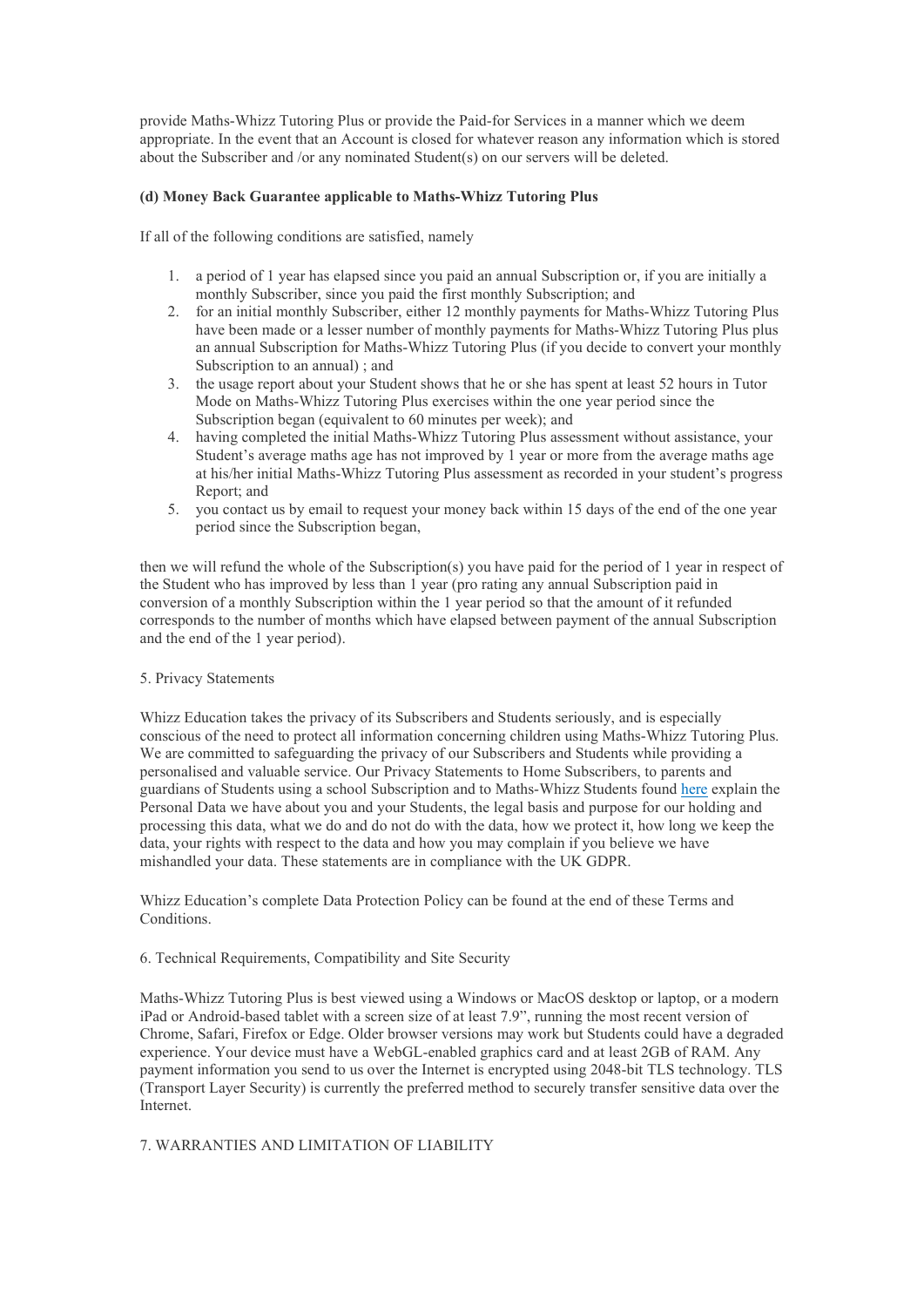The Maths-Whizz Content primarily consists of mathematics lessons and exercises which use animation and other help features to demonstrate mathematical concepts and techniques. Following an initial assessment of a Student's capabilities, Maths-Whizz Tutoring Plus's Virtual Tutor creates a sequencing of lessons and exercises aimed at taking the Student to a higher level of achievement in mathematics provided that the Student commits sufficient time to absorbing the lessons and undertaking the exercises. The Student's progress is continuously assessed with the sequencing of lessons and exercises being dynamically updated as required. The Maths-Whizz Content covers most learning objectives contained in the typical mathematics curriculum, for example the 2014 National Curriculum for England. The language of study determines the language used in the text and audio of lessons and exercises and, usually, the currency used in lessons and exercises involving money. The latter may also be determined by the location of the Subscriber (for example, users paid for by Subscribers in New Zealand receive NZ\$ money lessons and exercises).

Whizz Education makes no representation concerning the suitability of the Maths-Whizz Content for Students in particular countries and/or wishing to follow a particular currriculum nor for its use other than as a supplementary teaching tool. Whizz Education is not responsible for any use of the Maths-Whizz Content by you and/or the Student outside its scope as stated in these terms and conditions.

# LIMITED WARRANTY

What we can guarantee: WHIZZ EDUCATION SHALL DEVELOP AND OPERATE MATHS-WHIZZ TUTORING PLUS WITH REASONABLE SKILL AND CARE, SEEKING TO ENSURE THAT ALL MATHS-WHIZZ CONTENT IS SUITABLE FOR CHILDREN AND THAT WHIZZ.COM HAS REASONABLE SECURITY PROCEDURES IN PLACE AT ALL TIMES. WHIZZ EDUCATION SHALL USE REASONABLE ENDEAVOURS TO MAKE MATHS-WHIZZ TUTORING PLUS AVAILABLE TO STUDENTS 24 HOURS A DAY 7 DAYS A WEEK, SUBJECT TO ROUTINE MAINTENANCE AND SITE UPDATES AND TO SECTION 10 BELOW.

What we cannot guarantee: EXCEPT AS SET OUT IN THE PARAGRAPH ABOVE, WHIZZ EDUCATION DOES NOT GIVE ANY WARRANTIES IN RESPECT OF MATHS-WHIZZ TUTORING PLUS. AS WITH ANY EDUCATIONAL PROGRAMME, THE BENEFIT DERIVED FROM THE USE OF MATHS-WHIZZ TUTORING PLUS DEPENDS ON THE DILIGENCE OF THE STUDENT AND COMPLIANCE WITH THE REQUIREMENTS OF THE SERVICE.

WHILST MATHS-WHIZZ TUTORING PLUS IS AN INDIVIDUAL LEARNING PROGRAMME TAILORED TO THE INDIVIDUAL NEEDS OF EACH STUDENT, A LIMITATION OF ANY INTERNET-BASED LEARNING SYSTEM IS THE FACT THAT IT DEPENDS ON THE ANSWERS SUBMITTED BY THE STUDENT AS THE MAIN FORM OF ASSESSMENT AND CANNOT TAKE INTO ACCOUNT THE FULL RANGE AND COMBINATION OF FACTORS WHICH COULD BE IMPORTANT IN THE CASE OF ANY PARTICULAR STUDENT'S DEVELOPMENT. NOR, IMPORTANTLY, CAN ANY INTERNET- BASED LEARNING SYSTEM ADDRESS THE SITUATION WHERE A STUDENT HAS HAD ASSISTANCE IN COMPLETING THE QUESTIONS WITHOUT ACTUALLY UNDERSTANDING THE PRINCIPLES INVOLVED.

HAVING REGARD TO THESE CONSIDERATIONS, WHIZZ EDUCATION CANNOT GIVE ANY WARRANTIES THAT EVERY STUDENT'S PERFORMANCE WILL IMPROVE THROUGH THE USE OF MATHS-WHIZZ TUTORING PLUS NOR DOES WHIZZ EDUCATION WARRANT THAT THE USE OF THE SERVICE WILL REMEDY ANY SPECIAL LEARNING PROBLEMS.

WHIZZ EDUCATION CANNOT BE RESPONSIBLE IF SOME STUDENTS FIND OFFENCE IN SOME MATHS-WHIZZ CONTENT WHETHER FOR RELIGIOUS, ETHNIC OR OTHER REASONS. IF ANY OFFENCE IS CAUSED, IT WILL BE COMPLETELY UNINTENDED.

TO THE FULLEST EXTENT ALLOWED BY APPLICABLE LAW, WHIZZ EDUCATION HEREBY DISCLAIMS ALL OTHER WARRANTIES, CONDITIONS OR DUTIES OF EVERY NATURE WHATSOEVER (EXCEPT ANY DUTIES OF GOOD FAITH), INCLUDING WITHOUT LIMITATION, ANY IMPLIED WARRANTIES OF SATISFACTORY QUALITY, MERCHANTABILITY OR OF FITNESS FOR A PARTICULAR PURPOSE, ANY EXPRESS OR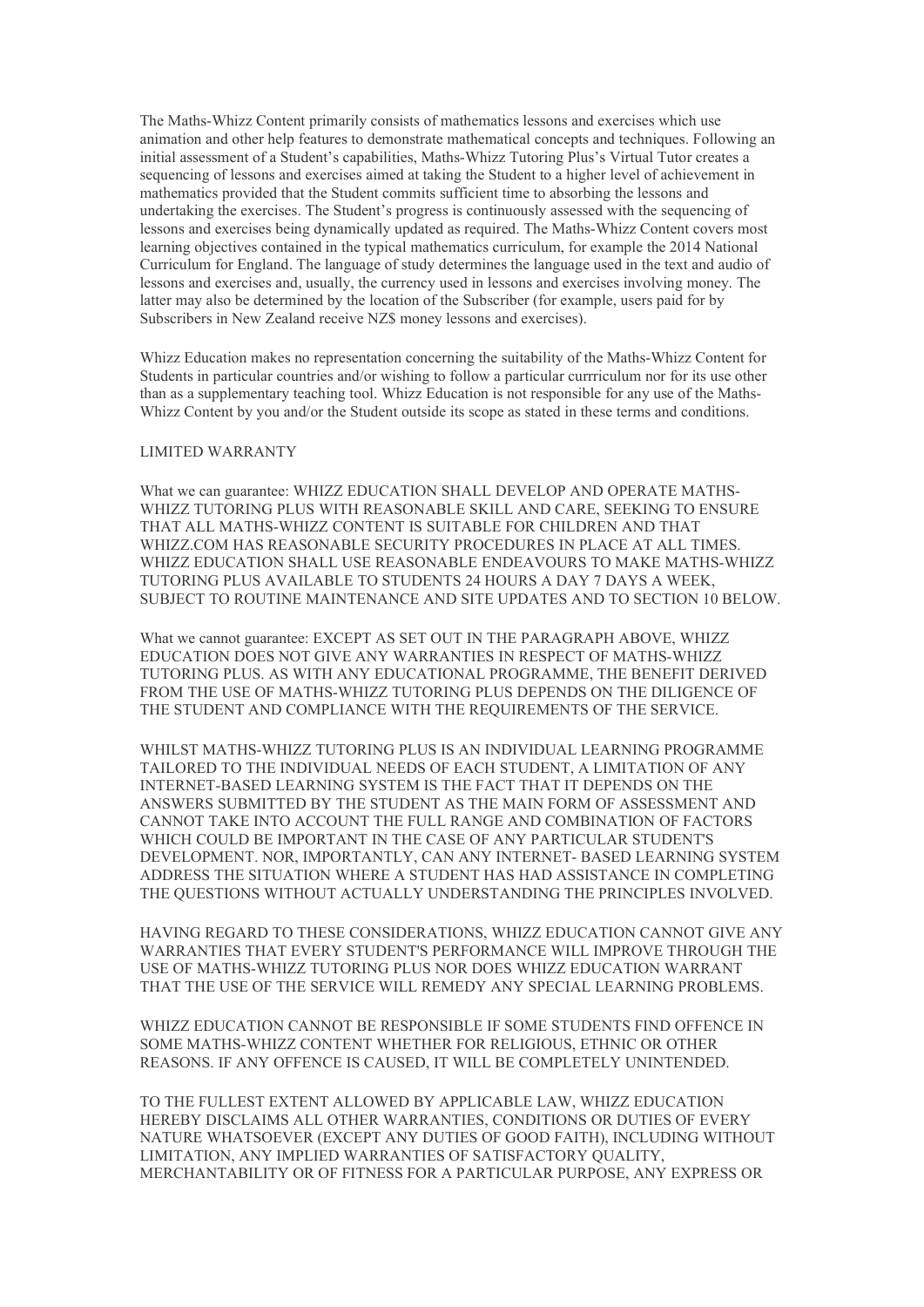STATUTORY WARRANTIES, AND ANY WARRANTIES OR DUTIES REGARDING ACCURACY, TIMELINESS, COMPLETENESS, PERFORMANCE, AVAILABILITY, LACK OF NEGLIGENCE OR OF WORKMANLIKE EFFORT. WHIZZ EDUCATION OFFERS NO ASSURANCE OF UNINTERRUPTED OR ERROR-FREE SERVICE NOR THAT THE SPEED OF MATHS-WHIZZ TUTORING PLUS WILL NOT BE ADVERSELY AFFECTED BY FACTORS AFFECTING THE INTERNET GENERALLY. NEITHER DOES WHIZZ EDUCATION PROVIDE ANY WARRANTY THAT MATHS-WHIZZ TUTORING PLUS IS FREE FROM INFECTION BY VIRUSES OR ANYTHING ELSE THAT HAS CONTAMINATING OR DESTRUCTIVE PROPERTIES.

#### OUR LIABILITY EXCLUSION

TO THE FULLEST EXTENT ALLOWED BY APPLICABLE LAW, YOU AGREE THAT WHIZZ EDUCATION WILL NOT BE LIABLE TO YOU FOR ANY FAILURE BY THE STUDENT TO IMPROVE IN MATHEMATICS, TO PASS ANY TESTS OR EXAMS, AT SCHOOL OR EXTERNAL, NOR FOR ANY LOSSES OR DAMAGE WHICH ARE NOT A DIRECT CONSEQUENCE OF YOUR OR YOUR NOMINATED STUDENT(S)' USE OF MATHS-WHIZZ TUTORING PLUS (INCLUDING LOSS OF PRIVACY OR LOSS OF OR DAMAGE TO DATA) OR WHICH ARISE AS A RESULT OF YOU OR THE STUDENT(S) USING MATHS-WHIZZ TUTORING PLUS OUTSIDE THE SCOPE OF THESE TERMS AND CONDITIONS.

IN ADDITION TO BUT SEPARATE FROM THE ABOVE SPECIFIC EXCLUSION AND TO THE FULL EXTENT ALLOWED BY APPLICABLE LAW, YOU ALSO AGREE THAT WHIZZ EDUCATION WILL NOT BE LIABLE TO YOU FOR ANY OTHER INDIRECT, SPECIAL, CONSEQUENTIAL INCIDENTAL, PUNITIVE OR EXEMPLARY DAMAGES WHATSOEVER THAT ARISE OUT OF OR ARE RELATED TO YOUR OR THE STUDENT(S)' USE OF MATHS-WHIZZ TUTORING PLUS.

### YOUR REMEDIES

WHIZZ EDUCATION SHALL USE REASONABLE ENDEAVOURS TO PROMPTLY REMEDY ANY TECHNICAL FAULTS IN MATHS-WHIZZ TUTORING PLUS OF WHICH IT IS AWARE. IF YOUR SUBSCRIPTION TO MATHS-WHIZZ TUTORING PLUS BEGINS OR HAS BEGUN AFTER 1ST MARCH, 2019, PLEASE REFER ALSO TO "MONEY BACK GUARANTEE" IN SECTION 4 (d) ABOVE.

YOU AGREE THAT YOUR ONLY OTHER REMEDY (INCLUDING FOR NEGLIGENCE) FOR ANY DAMAGES THAT YOU AND/OR THE STUDENT(S) INCUR ARISING OUT OF YOUR USE OF MATHS-WHIZZ TUTORING PLUS (TO THE EXTENT THAT WHIZZ EDUCATION'S LIABILITY IS NOT EXCLUDED BY THIS SECTION 7) IS AS FOLLOWS:

IF YOU HAVE SUBSCRIBED TO RECEIVE ANY PAID FOR SERVICES, YOUR REMEDY IS LIMITED TO THE DIRECT DAMAGES YOU ACTUALLY INCUR ARISING OUT OF YOUR USE OF MATHS-WHIZZ TUTORING PLUS. THIS IS SUBJECT TO A LIMIT EQUAL TO THE FEE PAID BY YOU TO WHIZZ EDUCATION PURSUANT TO THESE TERMS AND CONDITIONS DURING THE YEAR IN WHICH THE DAMAGE IS INCURRED. YOU MAY AT YOUR OPTION RECEIVE PAID FOR SERVICES TO THE EQUIVALENT VALUE OF THIS LIMIT IN PLACE OF MONETARY DAMAGES.

IF A COURT OF COMPETENT JURISDICTION DETERMINES THAT THE ABOVE LIMIT ON OUR LIABILITY IS UNENFORCEABLE, THEN YOU AGREE THAT IN ANY EVENT OUR TOTAL LIABILITY TO YOU SHALL NOT EXCEED DAMAGES GREATER THAN TWICE THE VALUE OF THE HIGHEST THEN APPLICABLE ANNUAL MATHS-WHIZZ TUTORING PLUS SUBSCRIPTION FEE.

The above disclaimers and restrictions on liability apply equally to your and the Student(s)'s use of Maths-Whizz Tutoring Plus and all Maths-Whizz Content.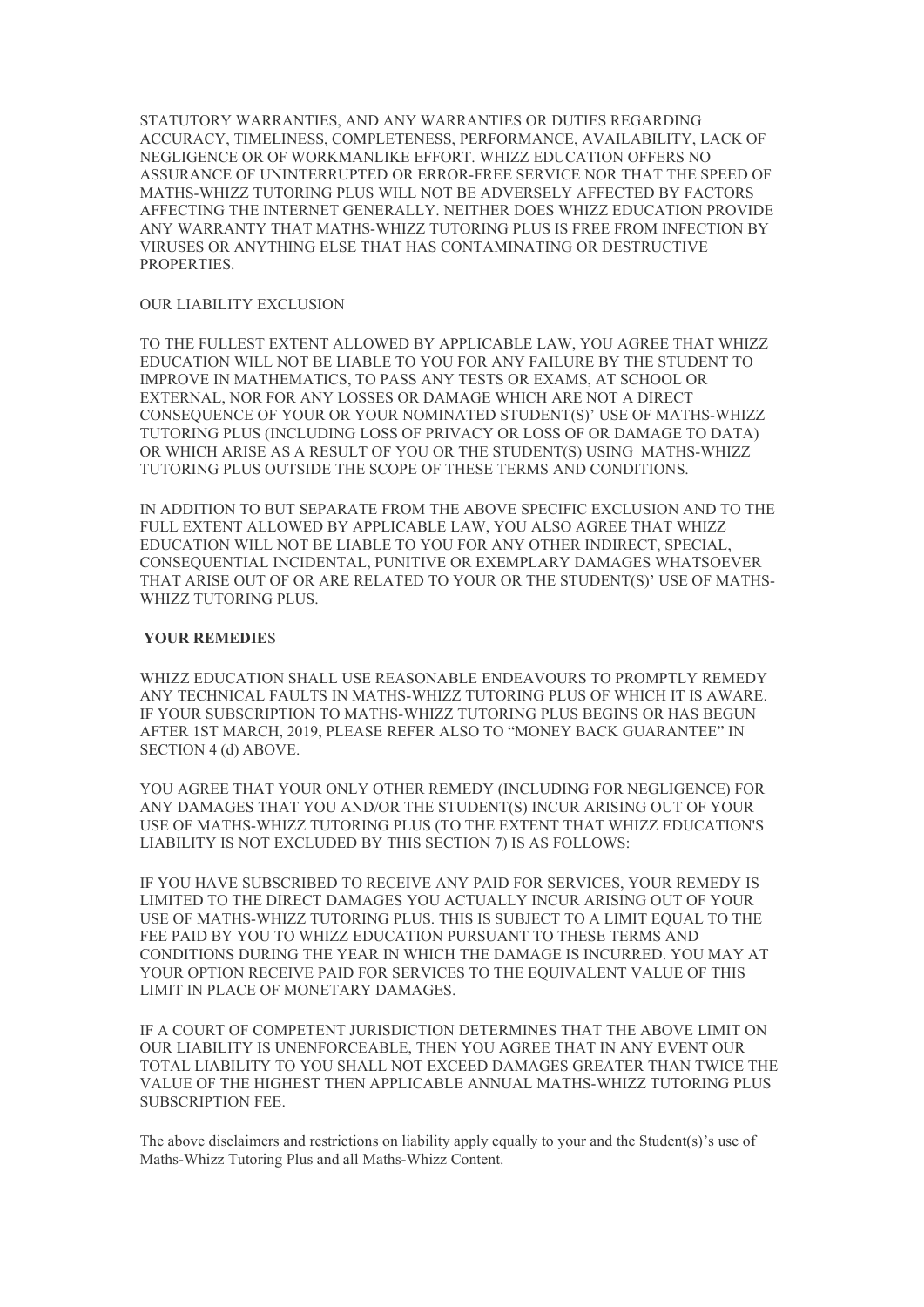# OTHER INFORMATION

Without limiting the above, Whizz Education is not liable for matters beyond its reasonable control. You are responsible for the computer and communications equipment necessary to access Maths-Whizz Tutoring Plus. Whizz Education does not control telephones, third party communications networks (including your Internet Service Provider), the Internet nor the acts of third parties.

Notwithstanding anything else contained in the provisions of this Section 7, Whizz Education's liability will not be limited in the case of death or personal injury directly caused by Whizz Education's negligence.

# 8. Third Party Sites and Services

Maths-Whizz Tutoring Plus may contain links to other Internet websites or online and mobile services provided by independent third parties ("Third Party Sites"), either directly or through frames. Third Party Sites may be co-branded with Whizz Education and so include Whizz Education's trade mark. Whizz Education is not responsible for the availability or content of Third Party Sites and will not be a party to, or in any way responsible for, any transaction concerning goods or services available from such Third Party Sites. If you purchase products or services from a Third Party Site your contract for such products or services will be with the third party and not with Whizz Education. Our Privacy Policy does not apply to Third Party Sites.

Copyright in any software that is made available for download from Maths-Whizz Tutoring Plus belongs to Whizz Education or its suppliers. Your use of the software is governed by the terms of any licence agreement that may accompany or be included with the software. Whizz Education is not responsible for any technical or other issues that may arise if you download third party software. Do not install or use any software unless you agree to such licence agreement.

#### 9. Blogs and Discussion Forums

Whizz.com and Maths-Whizz Tutoring Plus may include blogs and discussion forums that allow interaction between Subscribers, Students and visitors to Whizz.com ("Forums"). While Whizz Education will not seek to control the information/materials posted to Forums (the "Messages"), it reserves the right (which it may exercise at its sole discretion without notice) to delete, move or edit the Messages and to terminate your access to and use of the Forums and you waive any moral rights that you may have in regard to the Messages.

You must comply with any rules posted by Whizz Education on a Forum. You may not:

- post, link to or otherwise publish any Messages containing any form of advertising or promotion for goods and services or any chain Messages or "spam";
- post, link to or otherwise publish any Messages with recommendations to buy or refrain from buying a particular security or which contain confidential information of another party or which otherwise have the purpose of affecting the price or value of any security;
- post, link to or otherwise publish any Messages that are unlawful, threatening, abusive, libellous, indecent, infringe copyright or other rights of third parties or which contain any other form of illegal content;
- disguise the origin of any Messages;
- impersonate any person or entity (including Whizz Education employees or Forum guests or hosts) or misrepresent any affiliation with any person or entity;
- post or otherwise publish any Messages unrelated to the Forum or the Forum's topic;
- post or transmit any Messages that contain software viruses, files or code designed to interrupt, destroy or limit the functionality of Maths-Whizz Tutoring and/or Maths-Whizz Tutoring Plus or any computer software or equipment;
- collect or store other Subscribers' and Students' personal data;
- restrict or inhibit any other Subscriber or Student from using the Forums.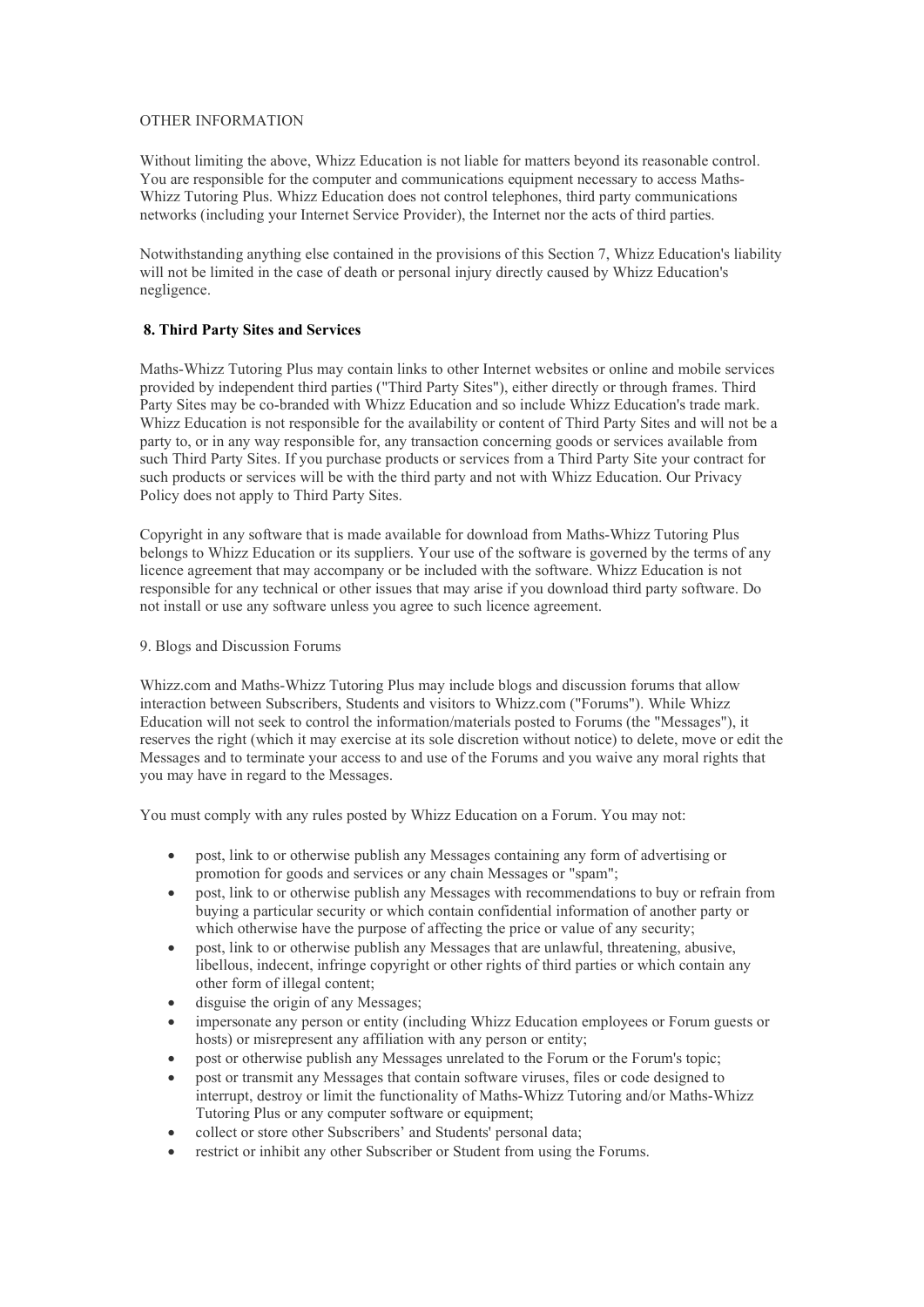You are solely responsible for the content of your Messages. By submitting messages to any Forum you agree to indemnify Whizz Education from all claims, costs and expenses (including legal expenses) howsoever arising out of any Messages posted or published by you that are in breach of this Section 9.

The Forums contain Messages submitted by Subscribers and Students over whom Whizz Education has no control. Whizz Education cannot guarantee the accuracy, integrity or quality of any Messages. Some Subscribers and Students may breach these terms and conditions and post Messages that are misleading, untrue or offensive. You must bear all risk associated with your use of the Forums and should not rely on Messages in making (or refraining from making) any specific investment or other decisions.

Whizz Education employees (who will be clearly identified as such) will also contribute material to the Forums in order to stimulate discussions and ensure the smooth running of the Forums. The Forums may also contain messages from special guests selected by Whizz Education. The opinions of those Whizz Education employees and special guests are their own and are not necessarily endorsed by Whizz Education. They should not be considered by you as professional advisers.

By submitting Messages to any Forums you are granting Whizz Education a worldwide perpetual, royalty-free, non-exclusive licence to reproduce, modify, translate, make available, distribute and sublicense the Message in whole or in part and in any form. This may include personal information such as your name and alias and your expressions of opinion. Whizz Education reserves the right to contact you by e-mail with regard to your use of the Forums.

It is not possible for Whizz Education to fully and effectively monitor when Messages may infringe the copyright of a third party or other third party rights. If you believe that a Message infringes any legal rights that you may have, you should notify Whizz Education immediately with specific details by contacting support@whizz.com

#### 10. Force majeure

Notwithstanding anything contained in these terms and conditions we shall not be liable for failure or delay in performing any of our obligations because of any cause beyond our reasonable control (including but not limited to (a) decision of any court or other judicial body of competent jurisdiction, (b) unavailability of equipment, power or other commodity, (c) failure or non-availability of Internet or telecommunications facilities, computer hardware or software, (d) act of God, war, riot, terrorist attack, civil commotion, malicious damage, fires, flood or storm (e) strikes or other industrial disputes (whether involving our workforce or that of any other party) or (f) acts of government or other prevailing authorities or default of suppliers, sub-contractors or other third parties).

#### 11. General

You may not assign, sub-license or otherwise transfer any of your rights under these terms and conditions. Provided that we give you notice, Whizz Education may, without your consent, transfer the benefit and burden of these terms and conditions to any person taking over the supply of Maths-Whizz Tutoring Plus.

If any provision of these terms and conditions is found to be invalid by any court having competent jurisdiction, the invalidity of that provision will not affect the validity of the remaining provisions of these terms and conditions, which shall remain in full force and effect.

Failure by either party to exercise any right or remedy under these terms and conditions does not constitute a waiver of that right or remedy. Headings in these terms and conditions are for convenience only and will have no legal meaning or effect.

Nothing in these Terms and Conditions is intended, under the Contracts (Rights of Third Parties) Act 1999, to create any rights which are enforceable by any person who is not a party to the agreement between the Subscriber and Whizz Education. Nothing in these Terms and Conditions shall affect any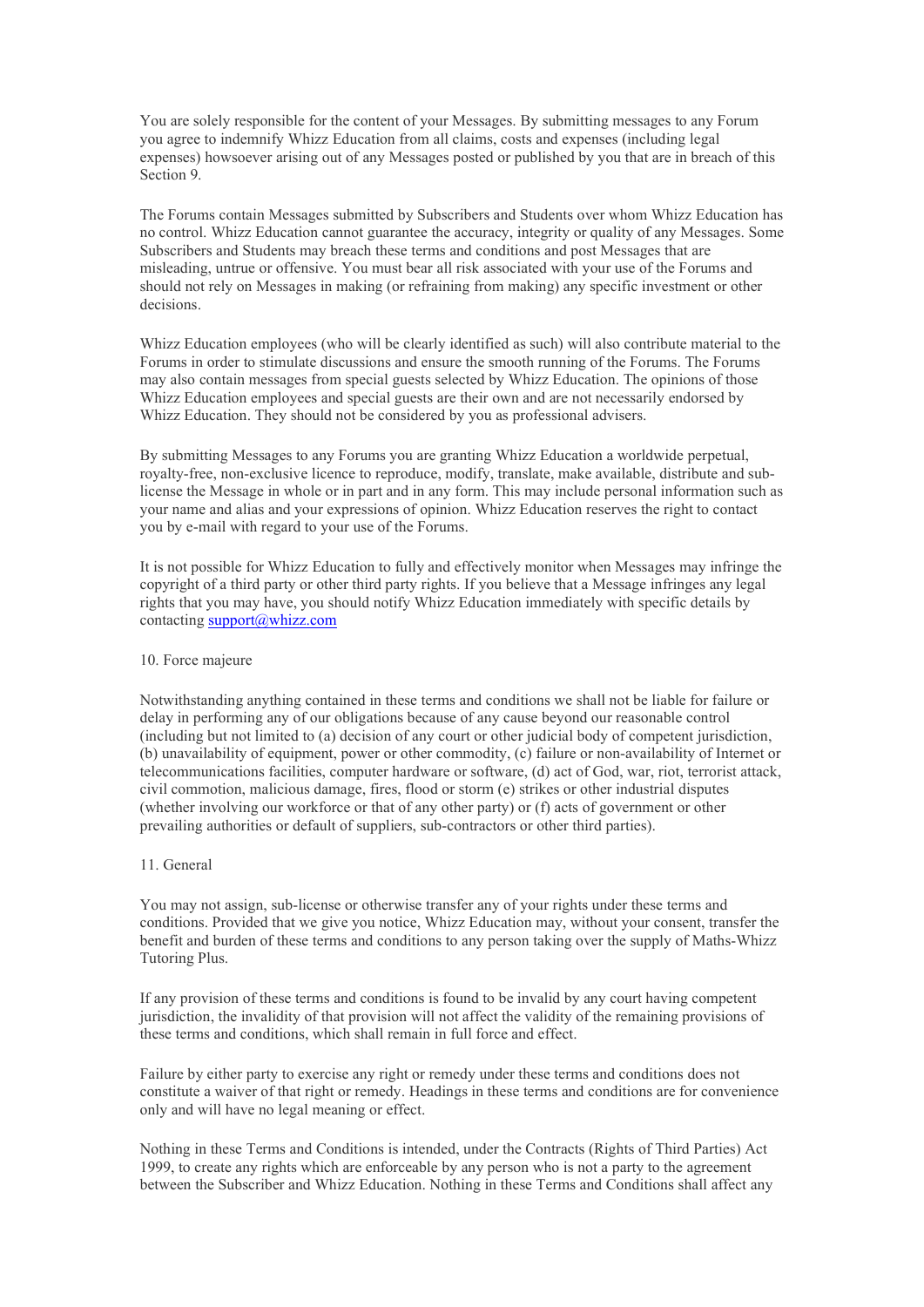right or remedy of a third party which exists or is available other than as a result of the aforementioned Act.

## 12. Choice of Law and Jurisdiction

These terms and conditions shall be governed by, and construed in accordance with, the laws of England and Wales.

To the extent possible in the applicable jurisdiction, the parties irrevocably agree that the courts of England and Wales shall (subject to the paragraph below) have exclusive jurisdiction to settle any dispute which may arise out of, under, or in connection with these terms and conditions, and for those purposes irrevocably submit all disputes to the jurisdiction of such courts.

For the exclusive benefit of Whizz Education and to the extent possible in the applicable jurisdiction, Whizz Education shall retain the right to bring proceedings as to the substance of the matter in the courts of the country of your residence or, where these terms and conditions are entered into in the course of your trade or profession, the country of the place of business in which you agreed to these terms and conditions or (if different) the country of your principal place of business.

# 13. Corporate Information

Maths-Whizz Tutoring Plus is operated by Whizz Education Limited whose corporate details are as follows: principal business address is Macmillan House, Paddington Station, London W2 1FT; registered office address is Macmillan House, Paddington Station, London W2 1FT; company number is 4494788; VAT number is 824 7539 10; and Data Protection Registration Number is Z8747153. Our Data Protection Officer is Ray Douse who can be contacted at  $\frac{dpo(\partial y\text{lnizz.com}}{dyo(\partial y\text{lnuzz.com}})$ . Whizz Education Limited's Customer Success Department may be contacted as follows: telephone (44) (0) 203 328 6564; fax (44) (0) 207-402-9467; email support@whizz.com. Whizz Education Limited may assign its rights and obligations under these terms and conditions to any other company which becomes a subsidiary or parent company of Whizz Education Limited.

#### 14. Changes to Terms and Conditions

These terms and conditions became effective on 1<sup>st</sup> February, 2021 and replaced on that date the terms and conditions previously published on 1st January, 2021. The changes explain more clearly cancellation procedures with the introduction of new currency payment options, and update Section 7 concerning Warranties and Limitation of Liability and various contact details. The terms and conditions are subject to further change from time to time without notice or consultation. Any future changes will be effective without notice being given to each Subscriber.

# Whizz Education Data Protection Policy

#### Introduction

Whizz Education Limited (Whizz Education or the Company) routinely collects and uses personal and sensitive information about its current, prospective and former student users; their parents or guardians and the teachers in their schools; its current, prospective and former staff; its suppliers and contractors; and other individuals connected to Whizz Education as part of its everyday operations. This information is referred to in the UK Data Protection Act 2018 ("UK GDPR") and the EU Regulation 2016/679 General Data Protection Regulation ("EU GDPR") as 'Personal Data'. Terms defined in the UK GDPR and EU GDPR have the same meaning in this policy.

This personal data is gathered in order to enable: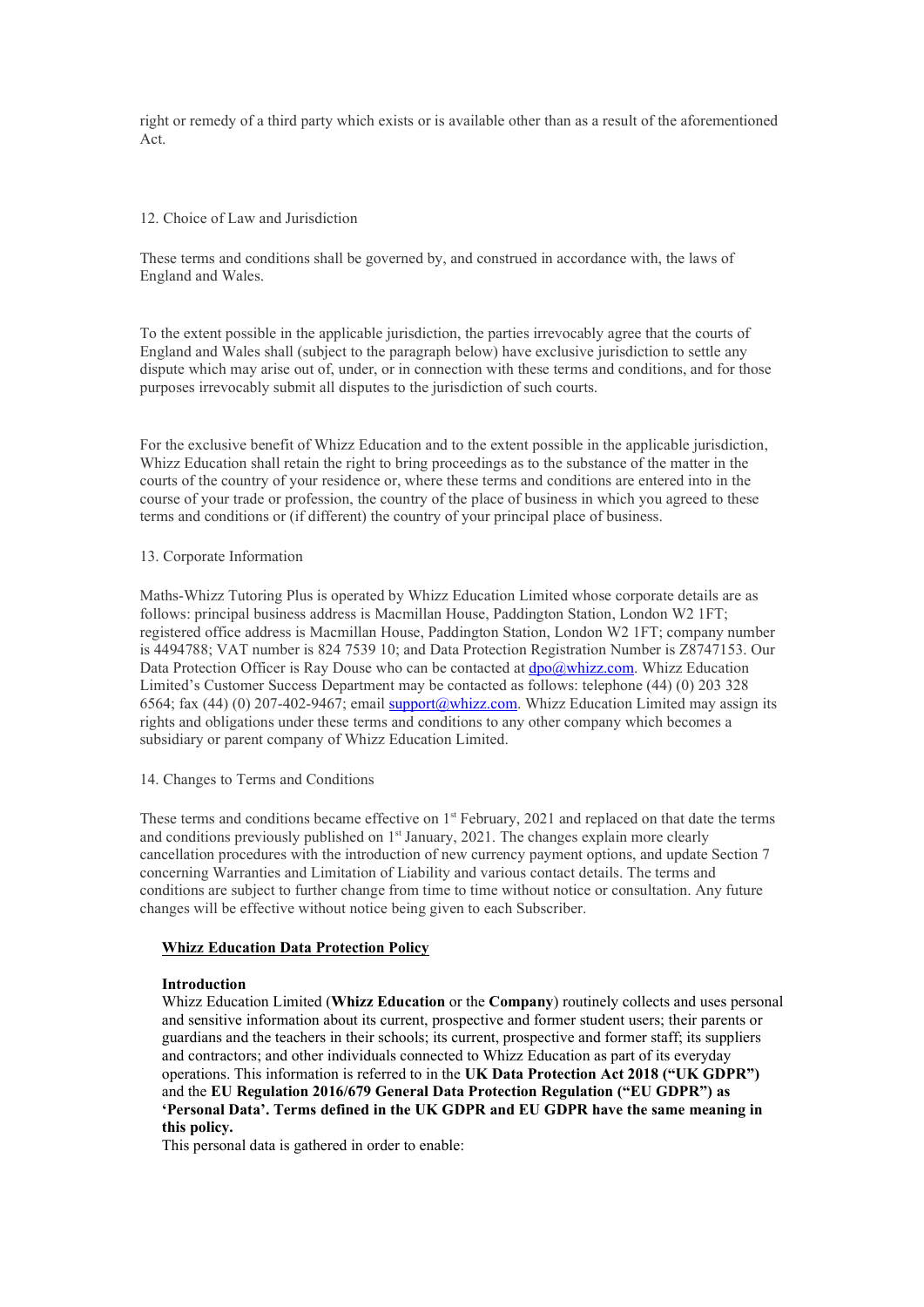- (a) the Company's provision of personalised online education, and reports concerning student usage of Maths-Whizz and progress made,
- (b) the Company to improve its products, services and systems, and
- (c) the Company to market its products and services.

In addition, the Company may be required by law to collect, use and share certain information. This policy sets out the basis on which Whizz processes personal data, securely and in accordance with applicable law, including the UK GDPR and the EU GDPR.

This policy applies to all personal data however it is collected, used, recorded, stored and disposed of, both on paper and electronically.

# Whizz Education as Data Controller

Whizz Education is registered with the UK Information Commissioner's Office, Registration Number Z8747153. It is the specific policy of Whizz Education to:

- take all appropriate and reasonable steps to ensure the rights of Whizz Education's customers, pupils, parents and guardians, teachers, employees, suppliers, and contractors ("Data Subjects") with respect to their personal data are protected;
- take all reasonable steps to ensure that personal data held by Whizz Education in relation to a Data Subject is both accurate and secure; and
- comply with the UK GDPR and the EU GDPR.

For the purposes of the UK GDPR and the EU GDPR, Whizz usually acts as a Data Controller of all personal data that is held about the Data Subjects. In some cases, there will be additional Data Controllers in respect of that personal Data (such as the schools who engage Whizz Education). In accordance with the UK GDPR, Ray Douse has been appointed the Data Protection Officer of Whizz Education. Ray is responsible for overseeing the implementation of this Policy and for monitoring compliance with this Policy, the Company's other data protection-related policies, and with the UK GDPR, the EU GDPR and other applicable data protection legislation.

Whizz Education is also committed to ensuring that all its employees are aware of our data protection policy and of legal requirements concerning data protection and that adequate training is provided to them to ensure that our policy is put into practice at all times. The requirements of this policy are mandatory for all staff employed by Whizz and any third party contracted to provide services for Whizz Education. This policy will be published both externally on the website, as well as internally.

Whizz Education takes its responsibilities as a Data Controller seriously and is committed to using the personal data it holds only in accordance with the law. This policy provides detailed information about how Whizz processes personal data. If you have questions regarding your personal data or its use, please contact Ray Douse at dpo@whizz.com.

# UK GDPR and EU GDPR Data Protection Principles

The UK GDPR and the EU GDPR Data Protection Principles require Whizz Education to ensure that personal data is:

- 1. fairly and lawfully processed in a manner that is transparent to individuals;
- 2. processed for one or more specified, explicit and legitimate purposes;
- 3. adequate, relevant and and limited to what is necessary in relation to the purposes for which they are processed;
- 4. accurate and, where necessary, kept up to date;
- 5. not kept for longer than is necessary;
- 6. processed in a manner that ensures appropriate security of the personal data.

In addition, the UK GDPR requires Whizz Education to ensure that personal data is:

- 1. processed in accordance with the rights of the data subject; and
- 2. not transferred to a country outside the UK without an adequate level of data protection.

Whizz Education is fully committed to upholding these principles and requirements as the cornerstone of our Data Protection Policy.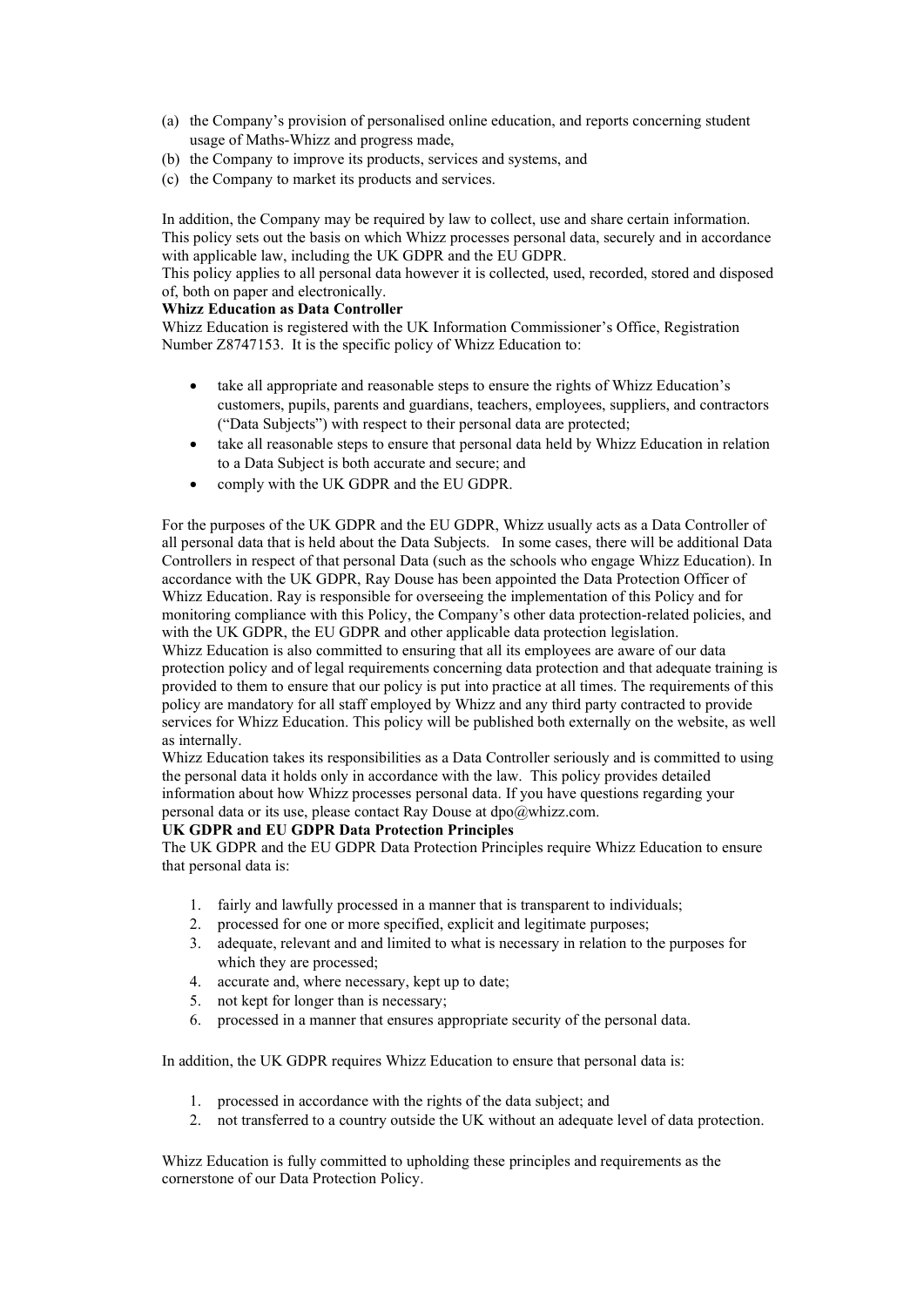#### Personal Data Processed by Whizz Education

Personal data processed by Whizz Education can take different forms – it may be factual information (such as names, ages and home addresses), expressions of opinion about a data subject, images of or including data subjects or other recorded information which identifies or relates to a living individual.

Personal data concerning employees and contractors always includes a data subject's contact details and additional information required in connection with the operation of their employment contract or appointment but may also include information arising during the course of their employment with the Company which is relevant to their career development.

Personal data concerning student users of the Company's services is usually limited to their names, dates of birth, gender and the school class to which they belong but may include other educational classifications used in consolidated results analysis, and will include statistics concerning their usage of Maths-Whizz and the results achieved in each individual Maths-Whizz exercise which they attempt. Further, it may include sensitive personal data such as data concerning the racial or ethnic background and their health.

Personal data concerning parents and/or guardians is limited to names, addresses, gender, email contact details and financial information relating to their method of payment.

Personal data concerning teachers is restricted to their names, titles and email contact details.

The processing of personal data may include obtaining, recording, holding, disclosing, anonymising, destroying or otherwise using that data. As part of Whizz Education's operations, it is required to process a wide range of personal data.

Sensitive personal data is processed only where necessary for the provision of education and educational support and ancillary services to a student or for a person's employment.

Whizz Education collects the personal data it processes directly from the data subject (or in the case of a student, his school, parents or guardians) and from third parties (for example, employment referees, agencies and the Disclosure and Barring Service).

#### Lawful Basis for Processing Personal Data

Whizz Education has determined that its lawful basis for processing personal data concerning students is (a) the performance of its contracts with individuals and schools as regards the provision of its services; and/or (b) its legitimate interest in operating and developing the Maths-Whizz Tutoring service for the benefit of such students, their teachers and their parents or guardians. Whizz Education has undertaken a Legitimate Interests Assessment which has taken into account the necessity of collecting and processing student personal data and has evaluated the interests, fundamental rights and freedoms of the students in the context of their use of Maths-Whizz Tutoring. Far from being overridden, it believes the students' interests are fully aligned with Whizz Education's interests. Furthermore, Whizz Education does not believe that use of the Maths-Whizz Tutor creates any risks to the individual's rights and freedoms, the most usual result of helping children to improve their maths being raised self-confidence and self-esteem.

The lawful basis for Whizz Education to process personal data concerning parents, teachers and employees is normally contractual necessity meaning that our contracts with parents concerning home subscriptions, with schools concerning school subscriptions and with employees with respect to their employment could not be performed without the personal data we collect and process on behalf of the Data Subjects associated with those contracts. However, legitimate interests also apply with respect to some of the data. Further, Whizz Education may be required to process such personal data in order to comply with legal obligations (such as those imposed on it by Her Majesty's Revenue and Customs).

Whizz Education will only process personal data for the purpose(s) for which it was originally collected (or for purpose(s) which have subsequently been notified to the Data Subject) or otherwise in a manner that is consistent with this Policy (such as processing as required by law or anonymising personal data). Whizz will not process it for any other purpose without the Data Subject's permission, unless it is permitted to do so under the UK GDPR or is required by law to do so.

#### Sensitive Personal Data

The only sensitive personal data Whizz Education may, from time to time, process is information as to racial or ethnic origin of students and/or information regarding the health status of students. Such sensitive personal data will be processed only in the context of statistical analysis of student performance using the Maths-Whizz Tutor.

Keeping Data Subjects Informed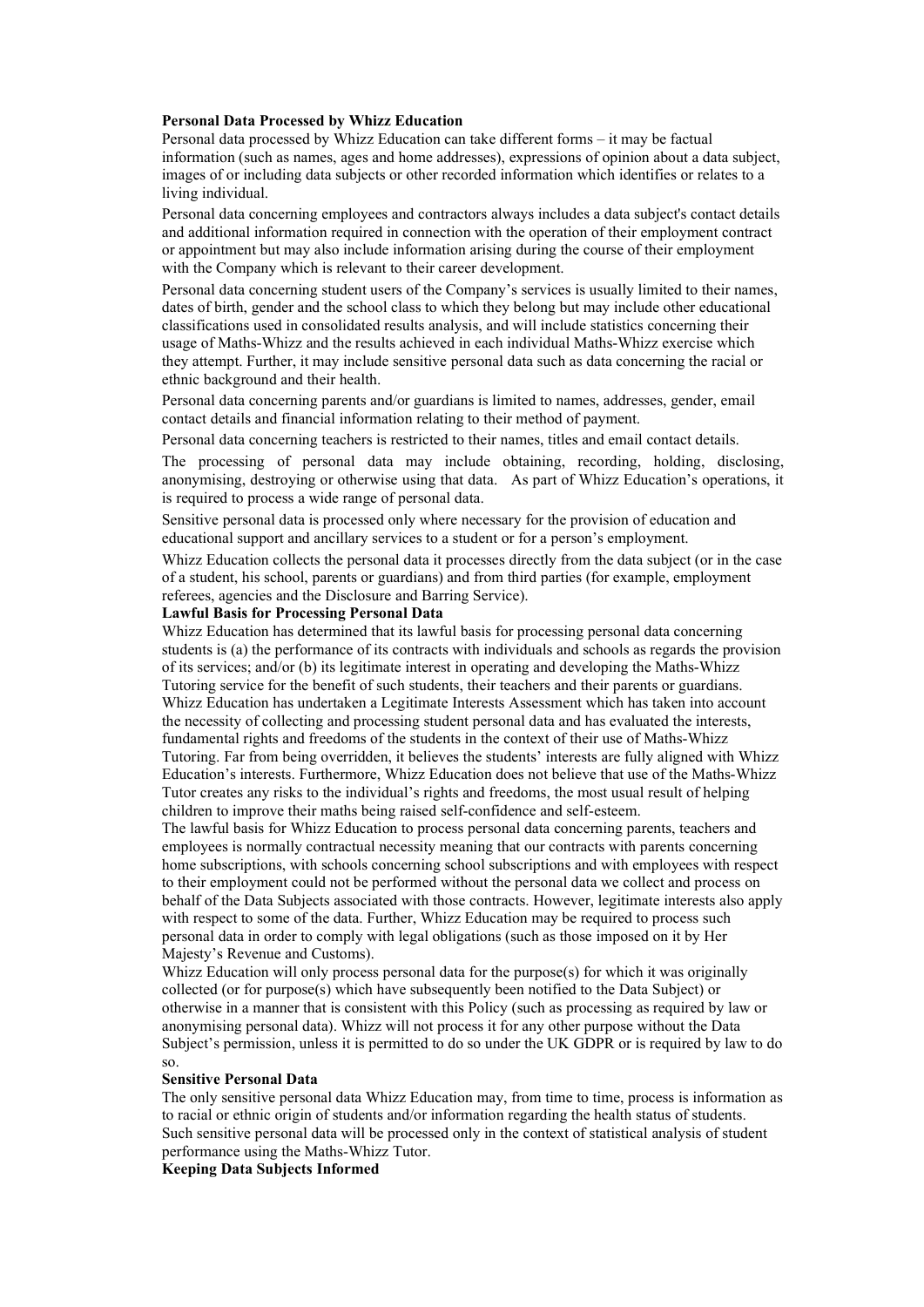Whizz Education keeps the Data Subjects, concerning whom it holds Personal Data, informed about this Data Protection Policy by the issue to them and publication on its website of Privacy Statements. Separate Privacy Statements are available for:

- Maths-Whizz Students
- Home Subscribers to Maths-Whizz
- Teachers in Maths-Whizz Schools
- Employees of Whizz Education
- Next of kin of employees

These Privacy Statements comply with the requirements of the UK GDPR and the EU GDPR.

# Data Subject Access

It is Whizz Education's policy that Data Subjects may make subject access requests ("SARs") at any time to find out more about the Personal Data which Whizz Education holds about them, what it is doing with that Personal Data, and why.

SARs may concern:

- The right to find out what Personal Data about the Data Subject we hold
- The right to have Whizz Education correct any incorrect or incomplete Personal Data about the Data Subject
- The right, in some circumstances, to ask Whizz Education to delete Personal Data about the Data Subject
- The right, in some circumstances, to ask Whizz Education to stop processing Personal Data about the Data Subject
- The right for some Data Subjects to data portability in respect of Personal Data about the Data Subject
- The right, in some circumstances, to object to Whizz Education processing Personal Data about the Data Subject

Save where required to do so by law, Whizz Education will not delete Personal Data that is required to maintain our business purpose or that is required to facilitate use of Maths-Whizz.

Any of Data Subjects wishing to make a SAR should do using a Subject Access Request Form, sending the form to the Company's Data Protection Officer at  $\frac{d_{\text{po}}(a_{\text{whizz.com}})}{d_{\text{po}}(a_{\text{whizz.com}})}$ . With effect from 1<sup>st</sup> January, 2021, Data Subjects in the European Economic Area may communicate with our EU Data Representative, Ms Asem Koshkarbayeva, at asem.koshkarbayeva@whizz.com.

Responses to SARs shall normally be made within one month of receipt, however this may be extended by up to two months if the SAR is complex and/or numerous requests are made. If such additional time is required, the Data Subject shall be informed.

All SARs received shall be handled by the Company's Data Protection Officer.

Whizz Education will not charge a fee for the handling of normal SARs. The Company reserves the right to charge reasonable fees for additional copies of information that has already been supplied to a Data Subject, and for requests that are manifestly unfounded or excessive, particularly where such requests are repetitive.

# Data Retention Policy

Whizz Education's Data Retention Policy shall be not to keep Personal Data for any longer than is necessary in light of the purpose or purposes for which that Personal Data was originally collected, held, and processed. Of course, this must be subject to the Company's legal obligations.

When Personal Data is no longer required, all reasonable steps will be taken to erase or otherwise dispose of it without delay.

Our Privacy Statements set out the retention periods we apply to specific Personal Data types.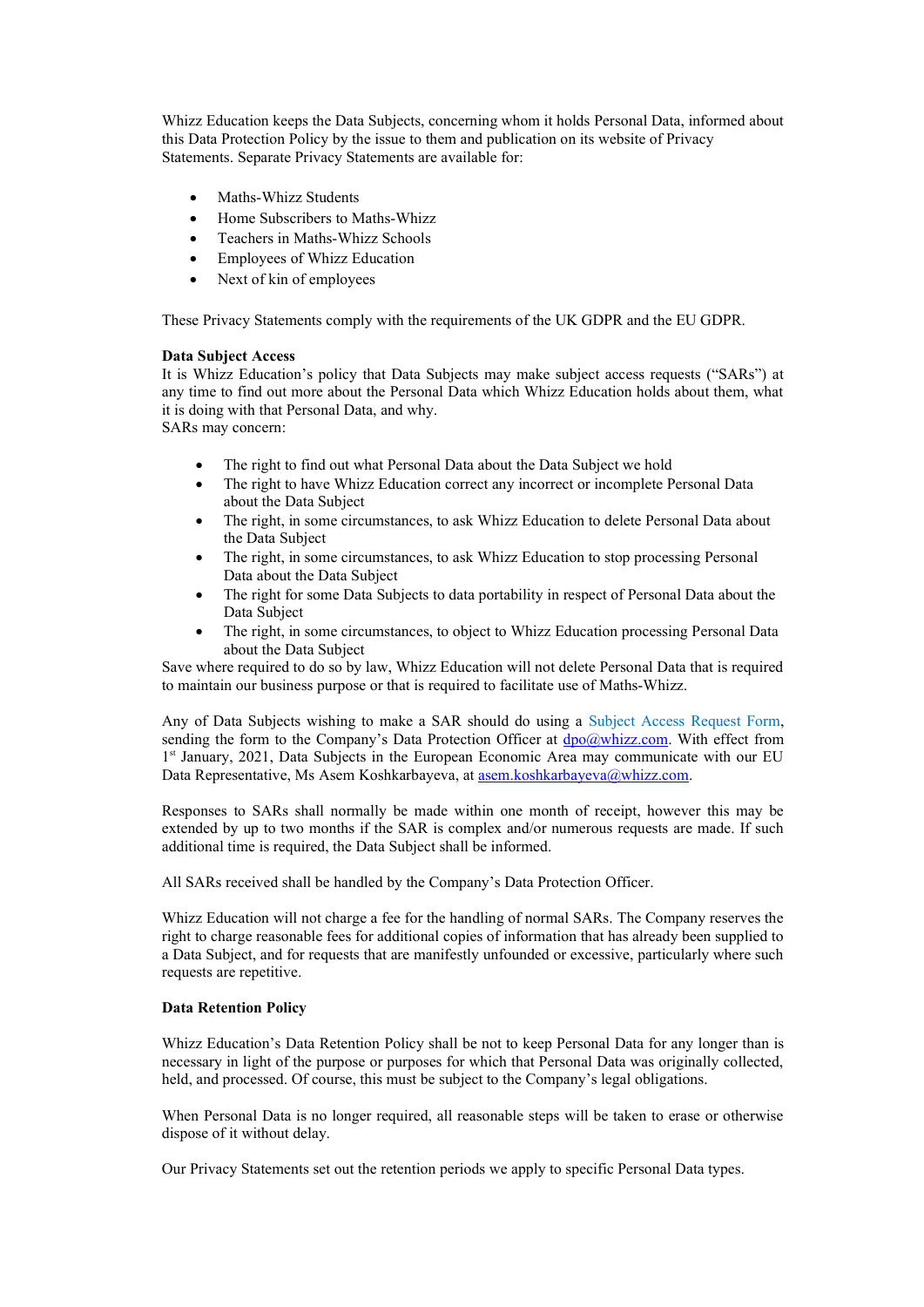With respect to Personal Data concerning Maths-Whizz Students, our policy will be to anonymise student lesson histories within a period of 60 days after a student's subscription comes to an end.

#### Data Security - Transferring Personal Data and Communications

Whizz Education provides a means by which schools can upload Personal Data of students to our website. Where schools do not wish to use this facility, we shall ask the schools to transfer the data to us using a secure file transfer service.

Whizz Education shall seek to ensure that the following measures are taken with respect to all other communications and transfers involving Personal Data:

- When communicating by email, we shall try to avoid including Personal Data in the body of the email rather placing such Personal Data in a password protected attachment. Personal Data that is contained in the body of an email, whether sent or received, should be copied from the body of that email and stored securely. The email itself should be deleted.
- Where Personal Data is to be sent by facsimile transmission the recipient should be informed in advance of the transmission and should be waiting by the fax machine to receive the data; and
- Where Personal Data is to be transferred in hardcopy form it should be passed directly to the recipient.
- Pursuant to a marketing partnership with Reach plc, and if, and only if, prospective home subscribers to Maths-Whizz Tutoring in the UK opt in to receive a newsletter from Reach plc, the Company will share with Reach plc the names and email contact details supplied by such persons. In these circumstances, Reach plc will be processing the Personal Data involved as a separate controller and their privacy notice will govern their use of such Personal Data and the rights of the Data Subjects concerned.

## Data Security -Transfers to/from the European Economic Area

With effect from 1st January, 2021, Whizz Education's transfers of Personal Data to the European Economic Area will be made pursuant to the UK GDPR's adequacy regulations and we shall enter into the Standard Contractual Clauses stipulated by the EU GDPR with senders of Personal Data to safeguard transfers from the European Economic Area to the UK.

#### Data Security – Storage

Whizz Education shall seek to ensure that the following measures are taken with respect to the storage of Personal Data:

- Access to stored Personal Data will be restricted to as few employees as possible;
- The data accessible shall be as little as necessary;
- All access to such data shall be as secure as reasonably possible by identifying the individual by reference to a password, device and location, using two-step authentication;
- All hardcopies of Personal Data, along with any electronic copies stored on physical, removable media should be stored securely in a locked box, drawer, cabinet, or similar;
- All Personal Data stored electronically will be backed up with backups stored offsite;
- No Personal Data should be stored on any mobile device (including, but not limited to, laptops, tablets, and smartphones), whether such device belongs to the Company or otherwise; and
- No Personal Data should be transferred to any device personally belonging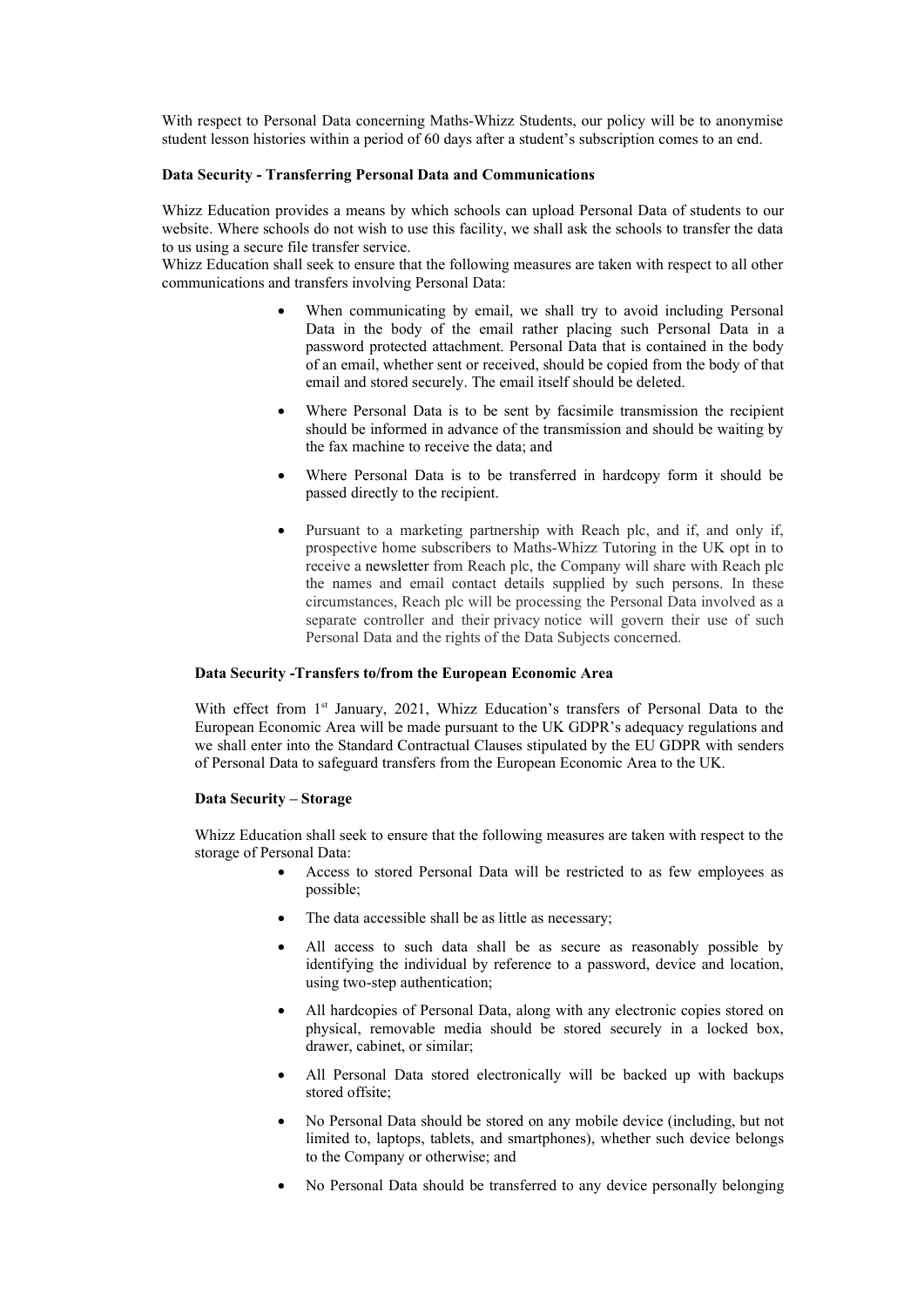to an employee and Personal Data may only be transferred to devices belonging to agents, contractors, or other parties working on behalf of the Company where the party in question has agreed to comply fully with the letter and spirit of this Policy and of the UK GDPR and has signed a Data Processing Agreement.

## Data Security – Disposal

When any Personal Data is to be erased or otherwise disposed of for any reason (including where copies have been made and are no longer needed), it should be securely deleted and disposed of.

# Data Security - Use of Personal Data

Whizz Education shall seek to ensure that the following measures are taken with respect to the use of Personal Data:

- No Personal Data may be shared informally and if an employee, agent, subcontractor, or other party working on behalf of the Company requires access to any Personal Data that they do not already have access to, such access should be formally requested from the Data Protection Officer;
- No Personal Data may be transferred to any non-authorised employees, agents, contractors, or other parties, whether such parties are working on behalf of the Company or not, without the authorisation of the Data Protection Officer;
- Personal Data must be handled with care at all times and should not be left unattended or on view to unauthorised employees, agents, sub-contractors, or other parties at any time;
- If Personal Data is being viewed on a computer screen and the computer in question is to be left unattended for any period of time, the user must lock the computer and screen before leaving it; and
- Where Personal Data held by the Company is used for marketing purposes, it shall be the responsibility of the Company's Marketing Manager to ensure that the appropriate consent is obtained and that no Data Subjects have opted out, whether directly or via a third-party service such as the TPS.

# Data Security - IT Security

Whizz Education shall recommend that the following measures are taken with respect to IT and information security:

- All passwords used to protect Personal Data should be changed regularly and should not use words or phrases that can be easily guessed or otherwise compromised. All passwords should contain a combination of uppercase and lowercase letters, numbers, and symbols;
- Under no circumstances should any passwords be written down or shared between any employees, agents, contractors, or other parties working on behalf of the Company, irrespective of seniority or department. If a password is forgotten, it must be reset using the applicable method. IT staff do not have access to passwords;
- All software (including, but not limited to, applications and operating systems) shall be kept up-to-date. The Company's IT staff shall be responsible for installing any and all security-related updates as soon as reasonably and practically possible, unless there are valid technical reasons not to do so.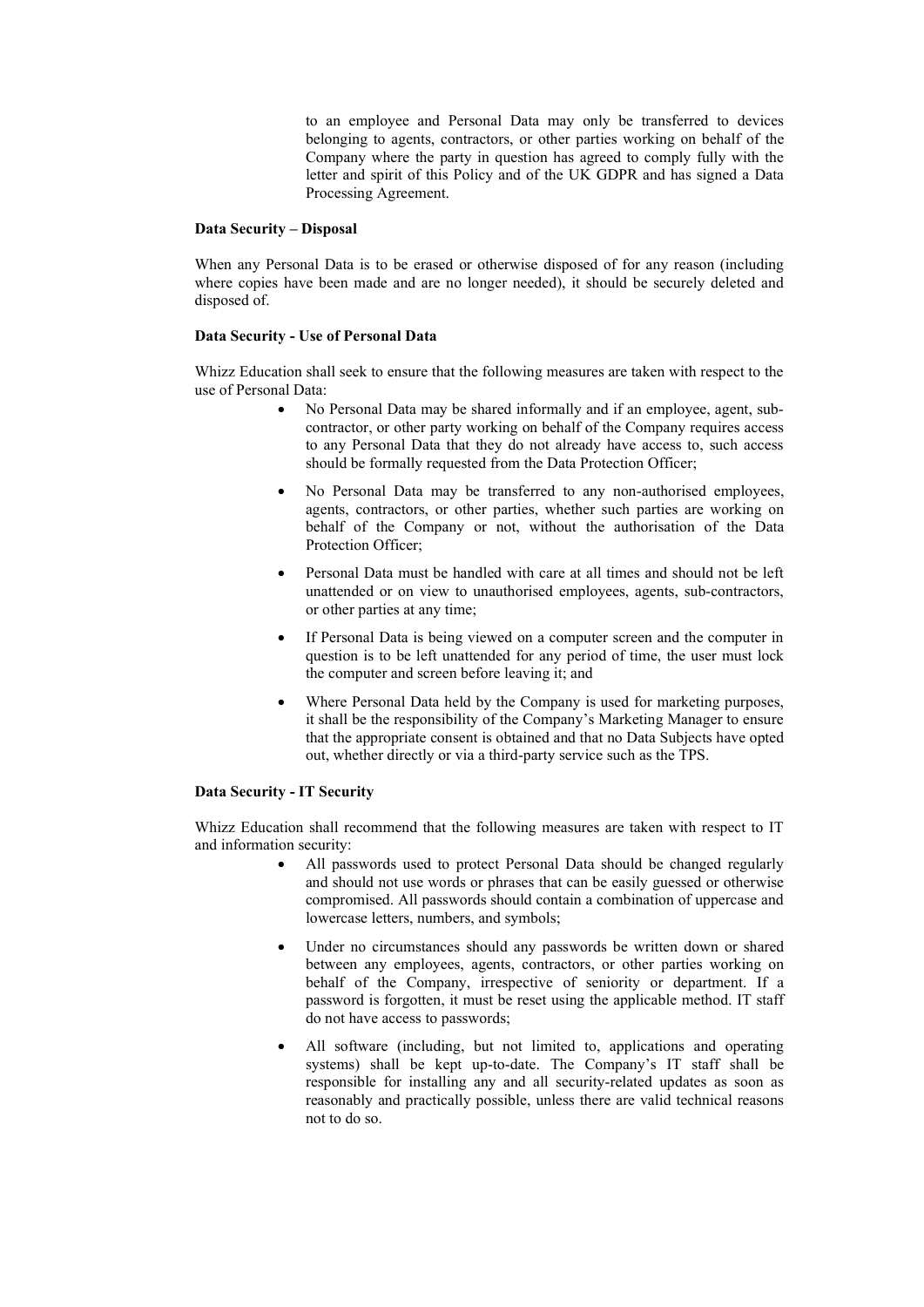# Organisational Measures

Whizz Education shall seek to ensure that the following measures are taken with respect to the collection, holding, and processing of Personal Data:

- All employees, agents, contractors, or other parties working on behalf of the Company shall be made fully aware of both their individual responsibilities and the Company's responsibilities under the UK GDPR and under this Policy, and shall be provided with a copy of this Policy;
- Only employees, agents, sub-contractors, or other parties working on behalf of the Company that need access to, and use of, Personal Data in order to carry out their assigned duties correctly shall have access to Personal Data held by the Company;
- All employees, agents, contractors, or other parties working on behalf of the Company handling Personal Data will be appropriately trained to do so;
- All employees, agents, contractors, or other parties working on behalf of the Company handling Personal Data will be appropriately supervised;
- All employees, agents, contractors, or other parties working on behalf of the Company handling Personal Data shall be required and encouraged to exercise care, caution, and discretion when discussing work-related matters that relate to Personal Data, whether in the workplace or otherwise;
- Methods of collecting, holding, and processing Personal Data shall be regularly evaluated and reviewed;
- All Personal Data held by the Company shall be reviewed periodically, as set out in the Company's Data Retention Policy;
- The performance of those employees, agents, contractors, or other parties working on behalf of the Company handling Personal Data shall be regularly evaluated and reviewed;
- All employees, agents, contractors, or other parties working on behalf of the Company handling Personal Data will be bound to do so in accordance with the principles of the UK GDPR and this Policy by contract;
- All agents, contractors, or other parties working on behalf of the Company handling Personal Data must ensure that any and all of their employees who are involved in the processing of Personal Data are held to the same conditions as those relevant employees of the Company arising out of this Policy and the UK GDPR; and
- Where any agent, contractor or other party working on behalf of the Company handling Personal Data fails in their obligations under this Policy that party shall indemnify and hold harmless the Company against any costs, liability, damages, loss, claims or proceedings which may arise out of that failure.

# Third Party Data Processors outside the EEA

Whizz Education may from time to time transfer Personal Data to countries outside of the EEA but only if the transfer is (a) to a country or territory that, under the UK GDPR and the EU GDPR, ensures an adequate level of protection for Personal Data or (b) otherwise in accordance with the EU GDPR (such as the use of the Standard Contractual Clauses). In practice, Whizz Education uses several cloud-based services all of which have agreed to abide by the Standard Contractual Clauses and it is our policy never to transfer Personal Data to organisations which are not similarly compliant.

#### Data Breach Notification

All Personal Data breaches must be reported immediately to the Data Protection Officer.